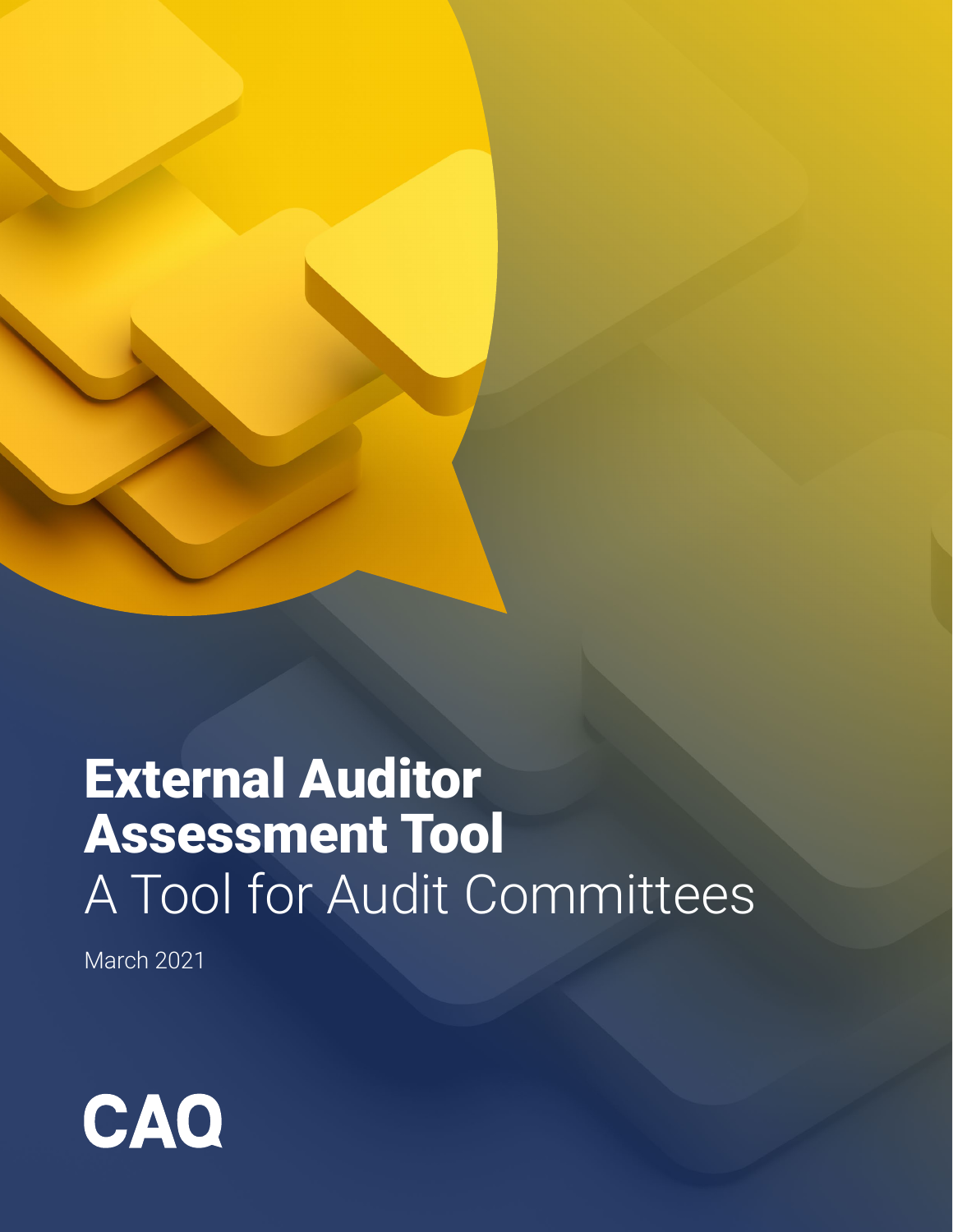### About the Center for Audit Quality

The Center for Audit Quality (CAQ) is an autonomous public policy organization dedicated to enhancing investor confidence and public trust in the global capital markets. The CAQ fosters high-quality performance by public company auditors; convenes and collaborates with other stakeholders to advance the discussion of critical issues that require action and intervention; and advocates policies and standards that promote public company auditors' objectivity, effectiveness, and responsiveness to dynamic market conditions. Based in Washington, DC, the CAQ is affiliated with the American Institute of CPAs.

Please note that this publication is intended as general information and should not be relied on as being definitive or all-inclusive. As with all other CAQ resources, this publication is not authoritative, and readers are urged to refer to relevant rules and standards. If legal advice or other expert assistance is required, the services of a competent professional should be sought. The CAQ makes no representations, warranties, or guarantees about, and assumes no responsibility for, the content or application of the material contained herein. The CAQ expressly disclaims all liability for any damages arising out of the use of, reference to, or reliance on this material. This publication does not represent an official position of the CAQ, its board, or its members.

Copyright © 2021 by the Center for Audit Quality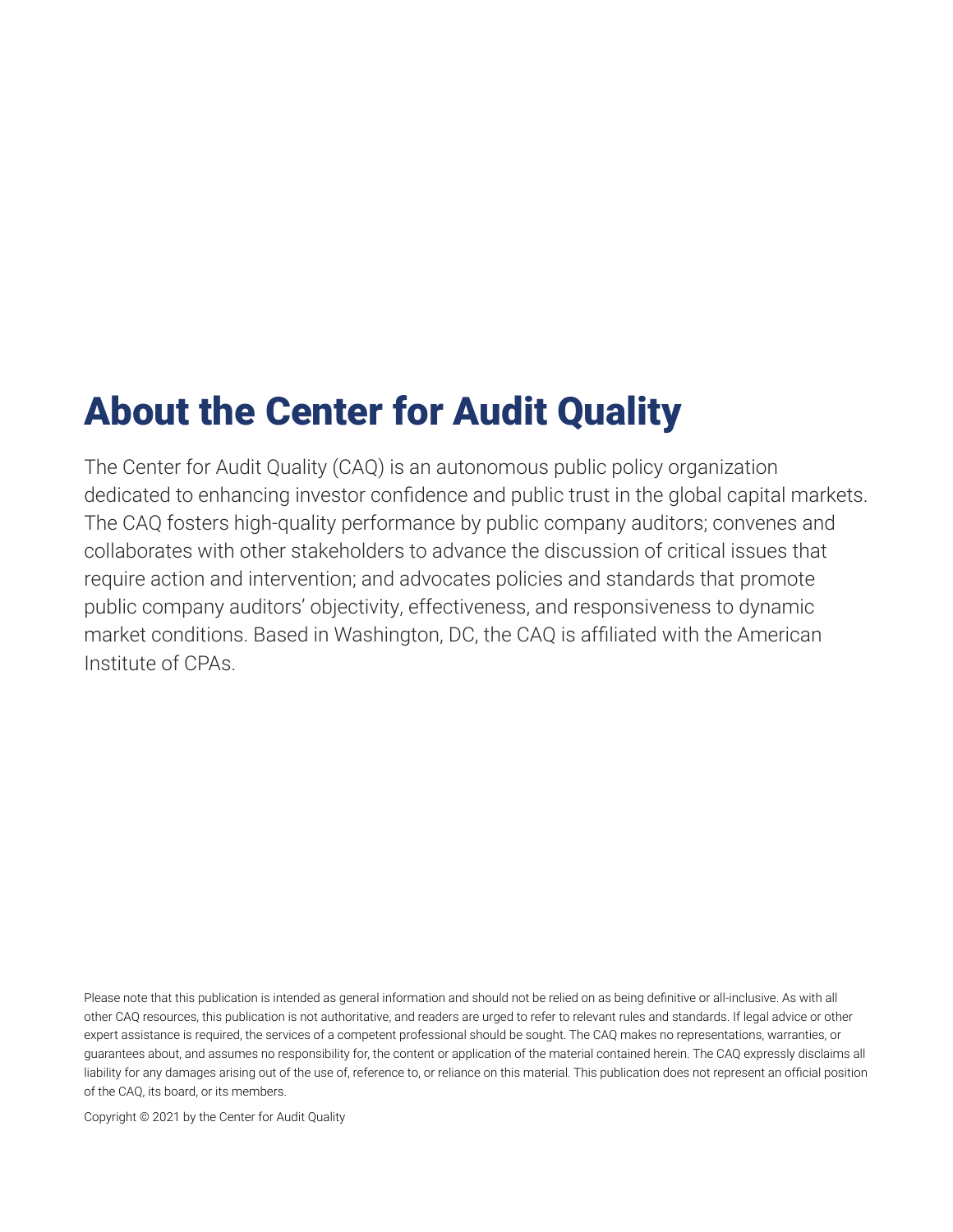#### A Tool for Audit Committees

Contents

Contents

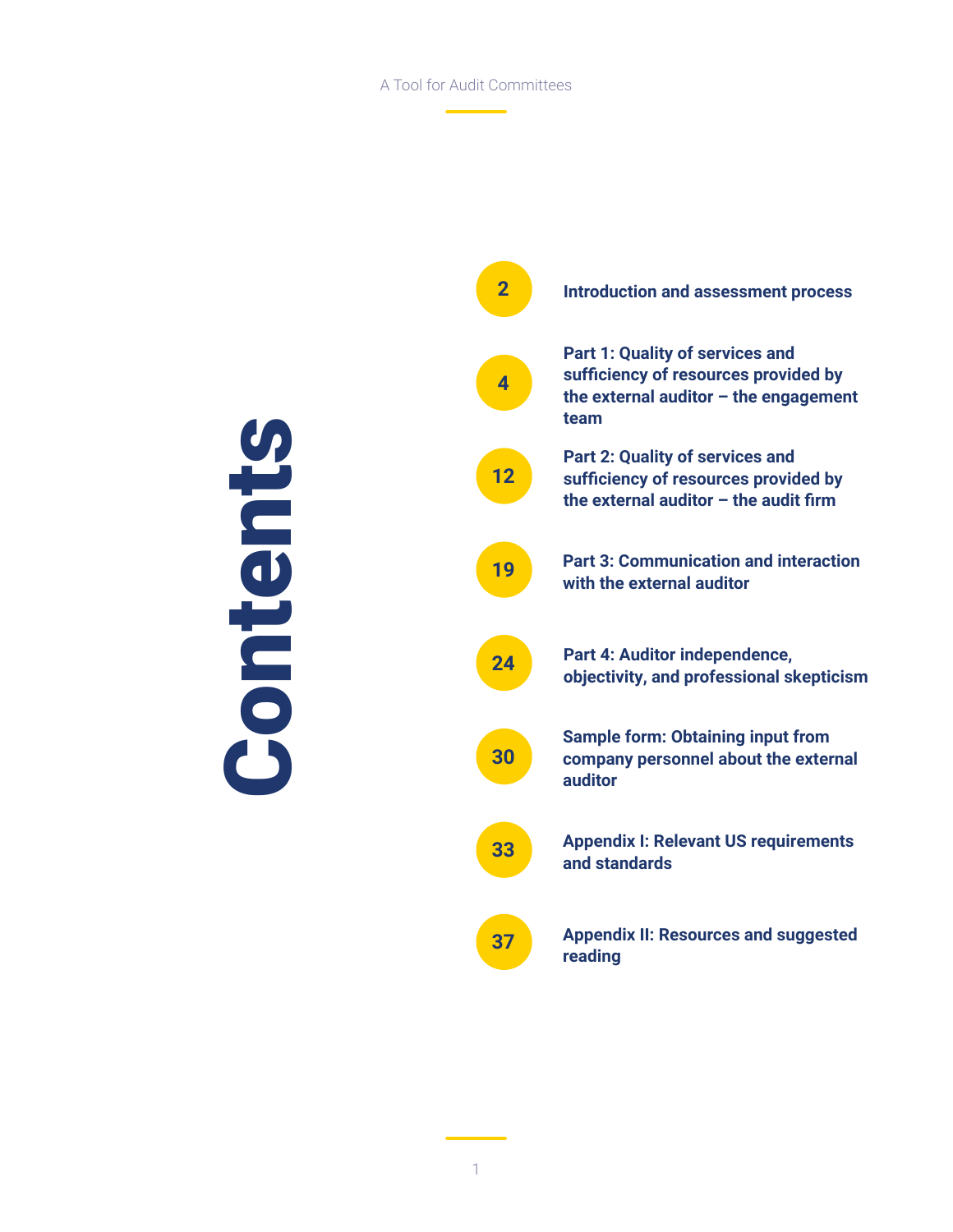### **Introduction and assessment process**

Among other important duties, audit committees of US public companies and registered investment companies have direct responsibility to oversee the integrity of a company's financial statements and to hire, compensate, and oversee the external auditor. There continues to be interest from investors, regulators, and others regarding how audit committees perform their responsibilities, including their oversight of the external auditor.

Audit committees should regularly (at least annually) evaluate the external auditor in fulfilling their duty in order to make an informed recommendation to the board whether to retain the external auditor. We are pleased to update this tool, which was last published in 2019. We've refreshed the references to resources and emerged risks; the questions and sample form have not changed.

Robust, two-way dialogue that includes providing constructive feedback to the external auditor may improve audit quality and enhance the relationship between the audit committee and the external auditor. The evaluation should encompass:

- + an assessment of the qualifications and performance of the external auditor;
- + the firm-level approach to promoting and monitoring audit quality;
- + the quality and candor of the external auditor's communications with the audit committee and the company; and
- + the external auditor's independence, objectivity, and professional skepticism.

To this end, the assessment questionnaire included in this tool can be used by audit committees to inform their evaluation of the external auditor. The term "external auditor" is intended broadly and comprises the lead audit engagement partner, the engagement team, and the audit firm. The lead audit engagement partner<sup>1</sup> is responsible for proper supervision of the work of engagement team members and for compliance with Public Company Accounting Oversight Board (PCAOB) standards, including standards regarding using the work of

<sup>1</sup> Throughout this publication, the term lead audit engagement partner is generally used to refer to the member of the engagement team with primary responsibility for the audit. AS 1201, *Supervision of the Audit Engagement*, uses the term engagement partner.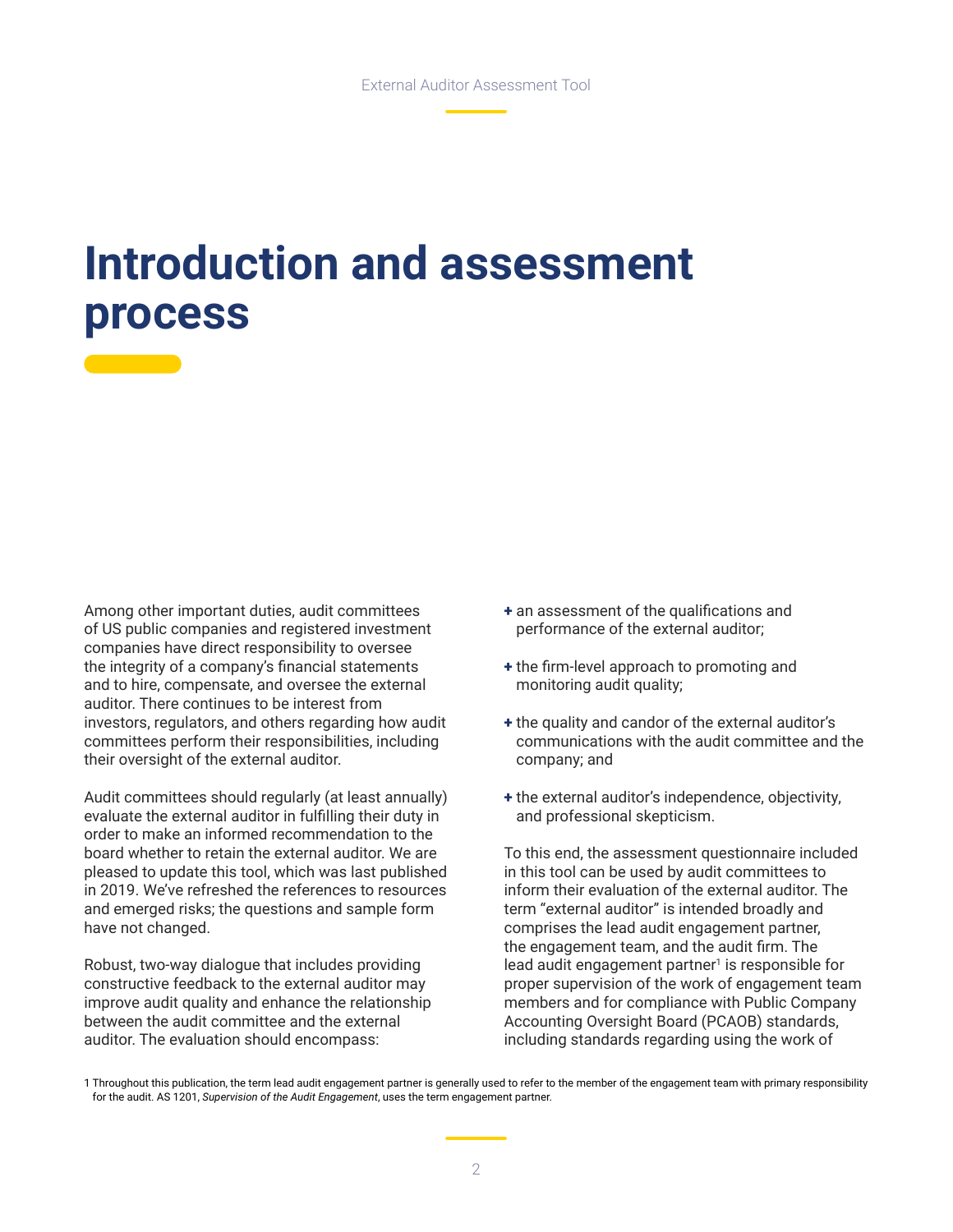#### A Tool for Audit Committees

specialists,<sup>2</sup> other auditors,<sup>3</sup> internal auditors,<sup>4</sup> and others who are involved in testing controls.<sup>5,6</sup>

The sample questions highlight some of the more important areas for consideration; they are suggested for consideration and not intended to cover all areas that might be relevant to a particular audit committee's evaluation of its external auditor, nor do they suggest a "one- sizefits-all" approach. Moreover, this assessment tool is not meant to provide a summary of legal or regulatory requirements for audit committees or external auditors. An overview of portions of the relevant standards on required external auditor communications with the audit committee (appendix I) and sources of additional information on hiring and evaluating the external auditor (appendix II) are included at the end of this document.

#### ASSESSMENT PROCESS

The external auditor assessment should draw on the audit committee's experience with the external auditor during the current engagement (presentations, reports, and dialogue during formal meetings; ad hoc meetings; and executive sessions) and should be informed by prior-year evaluations, as applicable. Further, each assessment is more meaningful when informed by the risks the company faces and the external auditor's views regarding how management is addressing those risks. It is appropriate to obtain observations on the external auditor from others within the company, including management and internal audit, accompanied by discussions with other key managers. A suggested survey for obtaining observations from others within the company follows the assessment questionnaire. In evaluating information obtained from management, the audit committee should be sensitive to the need for the external auditor to be objective and skeptical while still maintaining an effective and open relationship with management.

Accordingly, audit committees should be alert to whether management displays a strong preference for or a strong opposition to retaining the external auditor—and follow up as appropriate to understand the reasons.

Audit committee members can assess the external auditor throughout the audit process via both formal and informal assessments. Informal assessments can be made based on private meetings between the audit committee chair and the lead audit engagement partner, which can help build a constructive and mutually respectful working relationship. These contemporaneous assessments provide important input into the annual assessment. Audit committees may wish to consider those contemporaneous observations during a more formal assessment process, perhaps by using a questionnaire or guide, such as the one included in this tool. To ensure that multiple views are considered, audit committees may wish to finalize their assessment in group discussions (as opposed to collecting audit committee member comments separately) during formal committee meetings or conference calls.

Other sources of input into the audit committee's assessment of the external auditor may include discussions with the external auditor regarding its firm-level approach to promoting and monitoring audit quality, as well as information published by the firms that addresses audit quality issues (such as firm transparency and audit quality reports), regulator inspection reports, and peer review findings, as applicable.

Finally, the audit committee should consider advising shareholders that it performs an annual evaluation of the external auditor. The audit committee also should consider explaining its process, scope of the assessment, and factors considered in selecting or recommending the audit firm or assessing its performance.<sup>7</sup>•

3 AS 1205, *Part of the Audit Performed by Other Independent Auditors*.

5 Paragraphs .16-.19 of AS 2201, *An Audit of Internal Control Over Financial Reporting That Is Integrated with an Audit of Financial Statements*. 6 AS 1201.03.

7 *[2020 Audit Committee Transparency Barometer](https://www.thecaq.org/wp-content/uploads/2020/10/caq-audit-committee-transparency-barometer-2020-october.pdf)*, an annual report issued jointly by the Center for Audit Quality and Audit Analytics. The Barometer provides yearover-year comparisons of key audit committee disclosure areas for companies of all sizes.

<sup>2</sup> AS 1210, *Using the Work of a Specialist*.

<sup>4</sup> AS 2605, *Consideration of the Internal Audit Function*.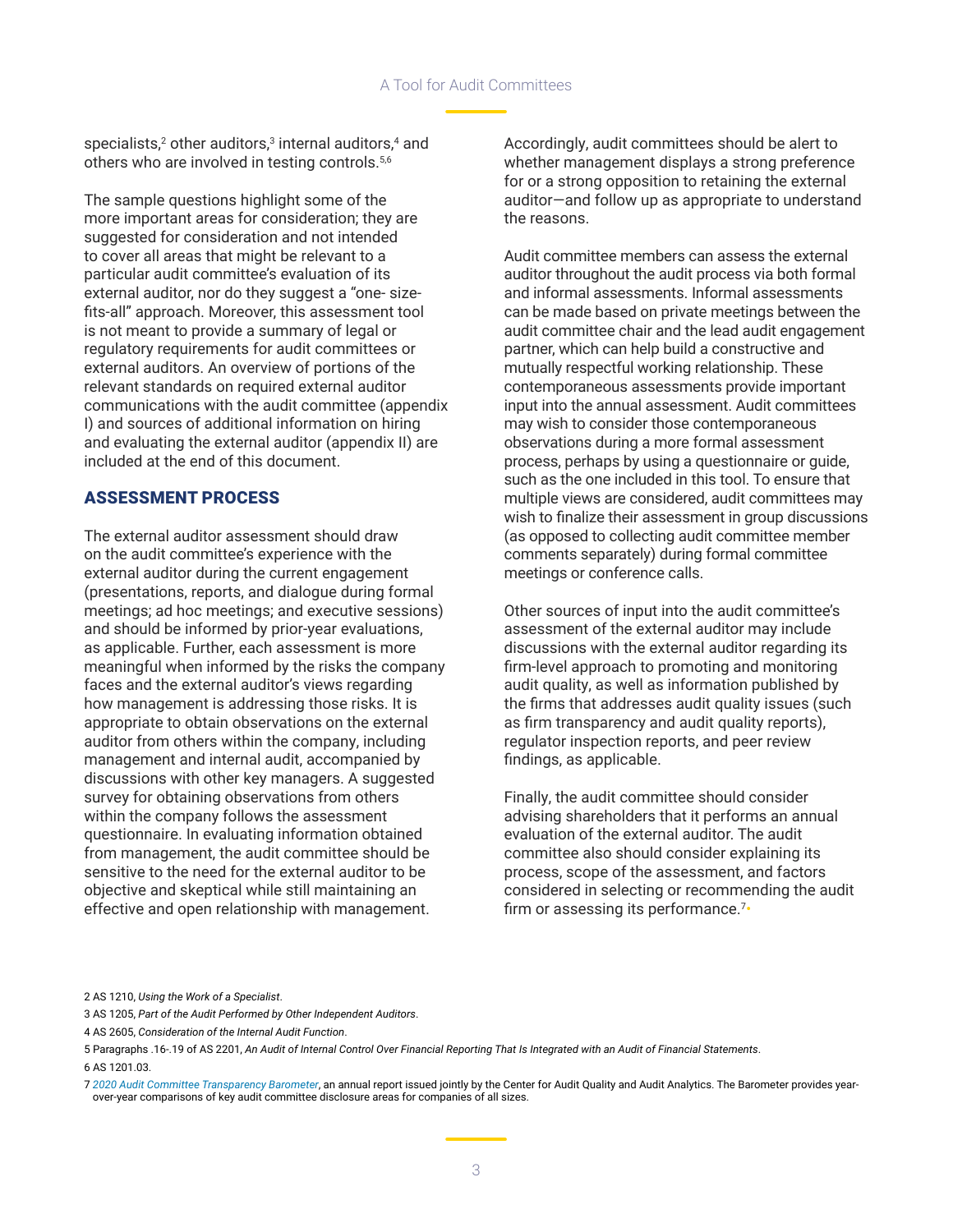### **Part 1 Quality of services and sufficiency of resources provided by the external auditor – the engagement team**

The audit committee's evaluation of the external auditor begins with considering the quality of the services provided by the engagement team during the audit and throughout the financial reporting year.

Because audit quality is highly dependent on the individuals who conduct the audit, the audit committee should assess whether the primary members of the engagement team demonstrated the knowledge, skills, and experience necessary to address the company's risks of material misstatement.<sup>8</sup> The engagement team should have provided details regarding its risk assessment at the outset of the audit, including an assessment and discussion regarding fraud risks. During

the engagement, the engagement team should have demonstrated a good understanding of the company's business, industry, and the impact of the economic environment on the company. Moreover, the engagement team should have identified and responded to any significant auditing and accounting issues that arose from changes in the company or its industry, or changes in applicable accounting and auditing requirements.

Understanding the nature and extent of other accounting firm(s) participation in the audit in various domestic locations, or in other countries through the audit firm's global network or by other audit firms, allows the audit committee to monitor the quality of audit work in those jurisdictions.<sup>9</sup>•

8 Such consideration includes the impact of any recently issued US generally accepted accounting principles (GAAP).

9 [PCAOB Rule 3211](https://pcaobus.org/about/rules-rulemaking/rules/rule-3210-3211), *Auditor Reporting of Certain Audit Participants*, requires disclosure of the engagement partner name and the extent of participation of other accounting firm(s) on Form AP, which is filed with the PCAOB.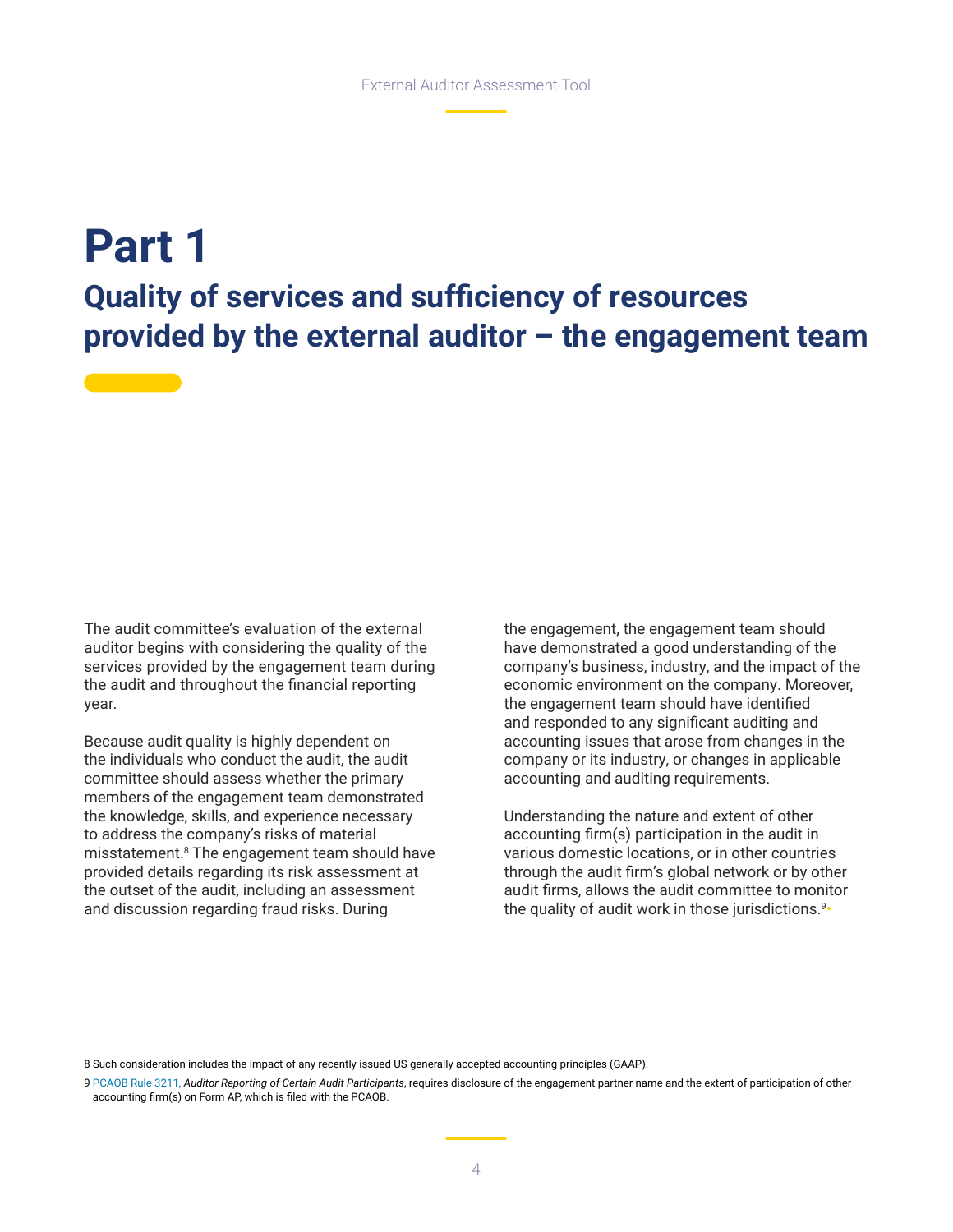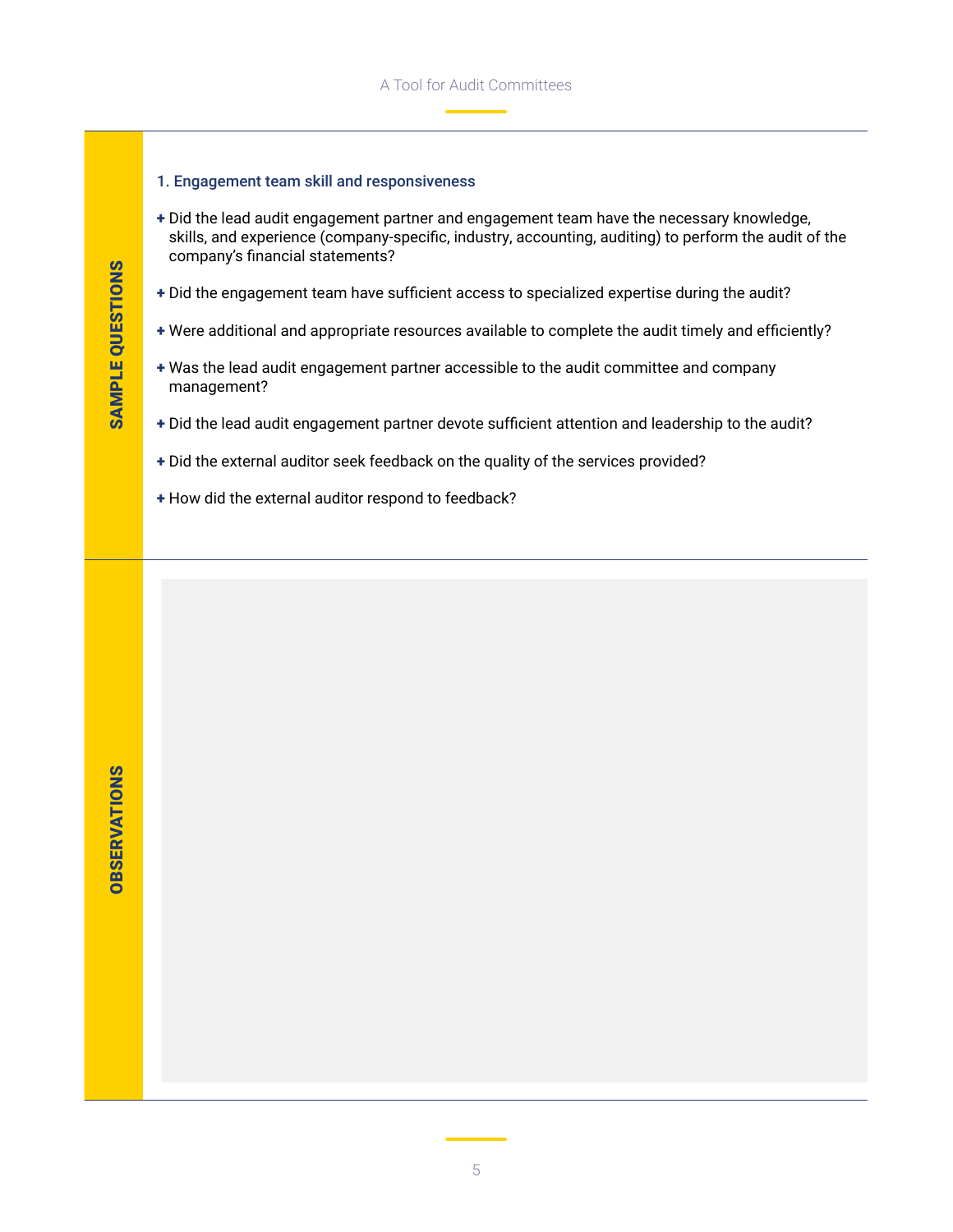

6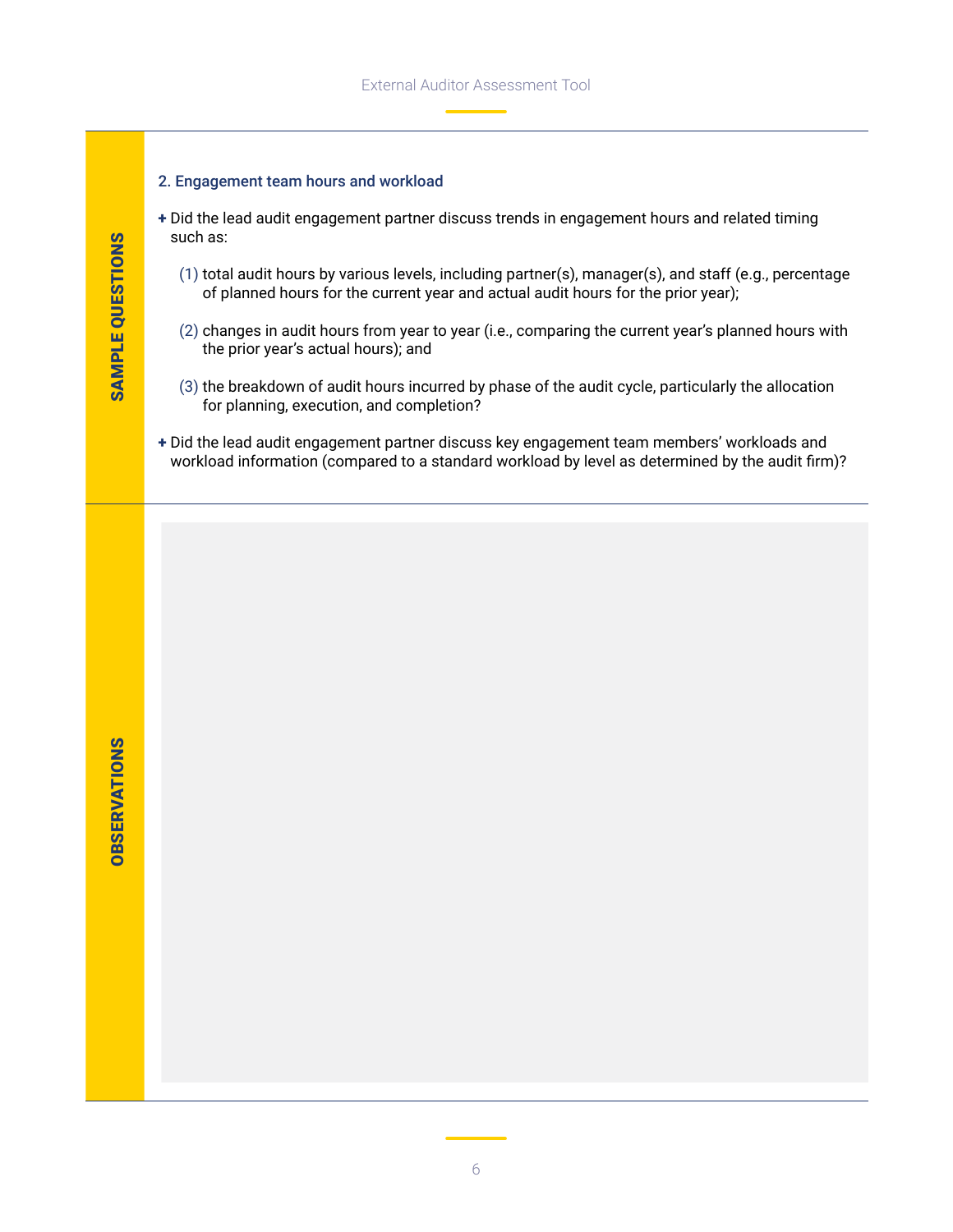#### 3. Audit plan and risks

- + Did the lead audit engagement partner discuss the audit plan, including the use of technology and how it addressed company- and industry-specific areas of accounting and audit risk (including fraud risk and other significant risks) with the audit committee?
- + Did the lead audit engagement partner identify the appropriate risks in planning the audit?
- + Did the external auditor use technology and analytics to identify risks?
- + Did the lead audit engagement partner discuss any risks of fraud in the financial statements that were factored into the audit plan?
- + Did the external auditor adjust the audit plan to respond to changing risks and circumstances?
- + Did the audit committee understand the changes in risk and agree that they were appropriate?

**OBSERVATIONS** OBSERVATIONS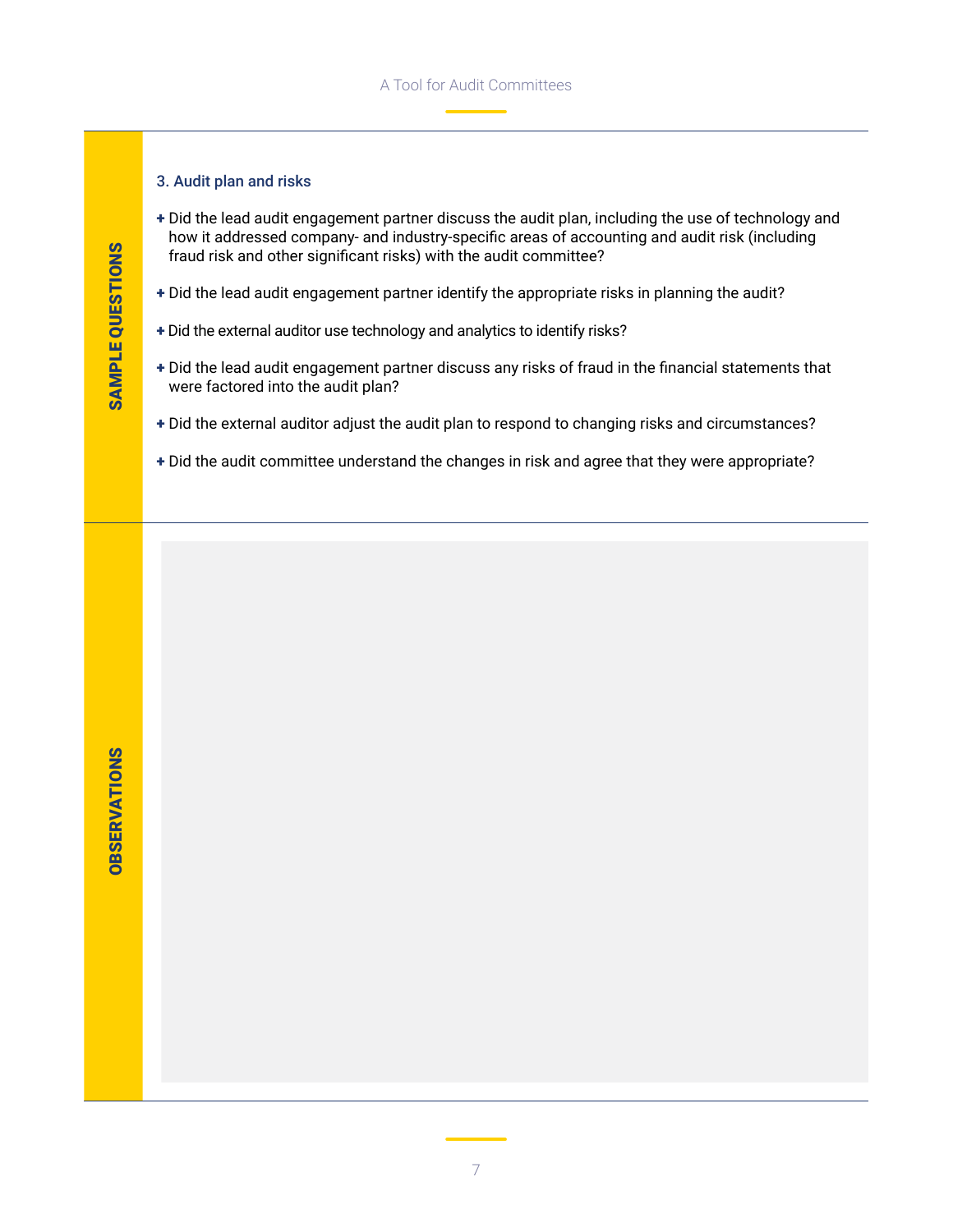#### 4. Audit participants

- + If other accounting firm(s) participated in the audit in various domestic locations, or in other countries through the audit firm's global network or other audit firms, did the lead audit engagement partner provide information about the technical skills, experience, and professional objectivity of those external auditors?
- + Did the lead audit engagement partner explain how he or she reviews and supervises those other auditors, specialists, or personnel at shared service center(s), if applicable?
- + Did the lead audit engagement partner and/or engagement team provide information on significant interactions with other audit participants?

SAMPLE QUESTIONS

SAMPLE QUESTIONS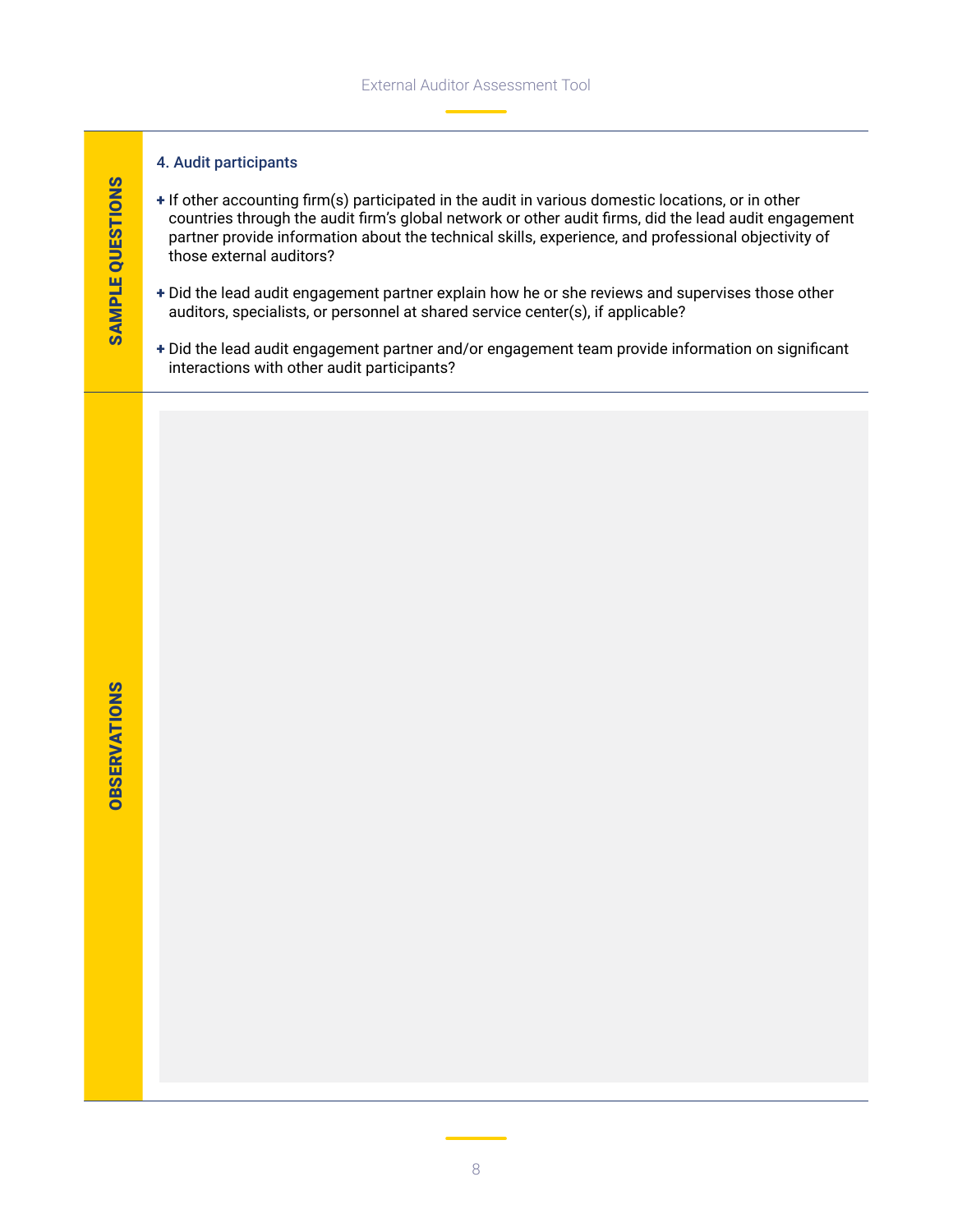#### 5. Engagement team succession

+ If applicable, has the audit firm sufficiently explained how the changes or rotations of lead audit engagement partner or senior engagement team personnel would be managed? *(See part 4 for more questions related to compliance with independence rules.)*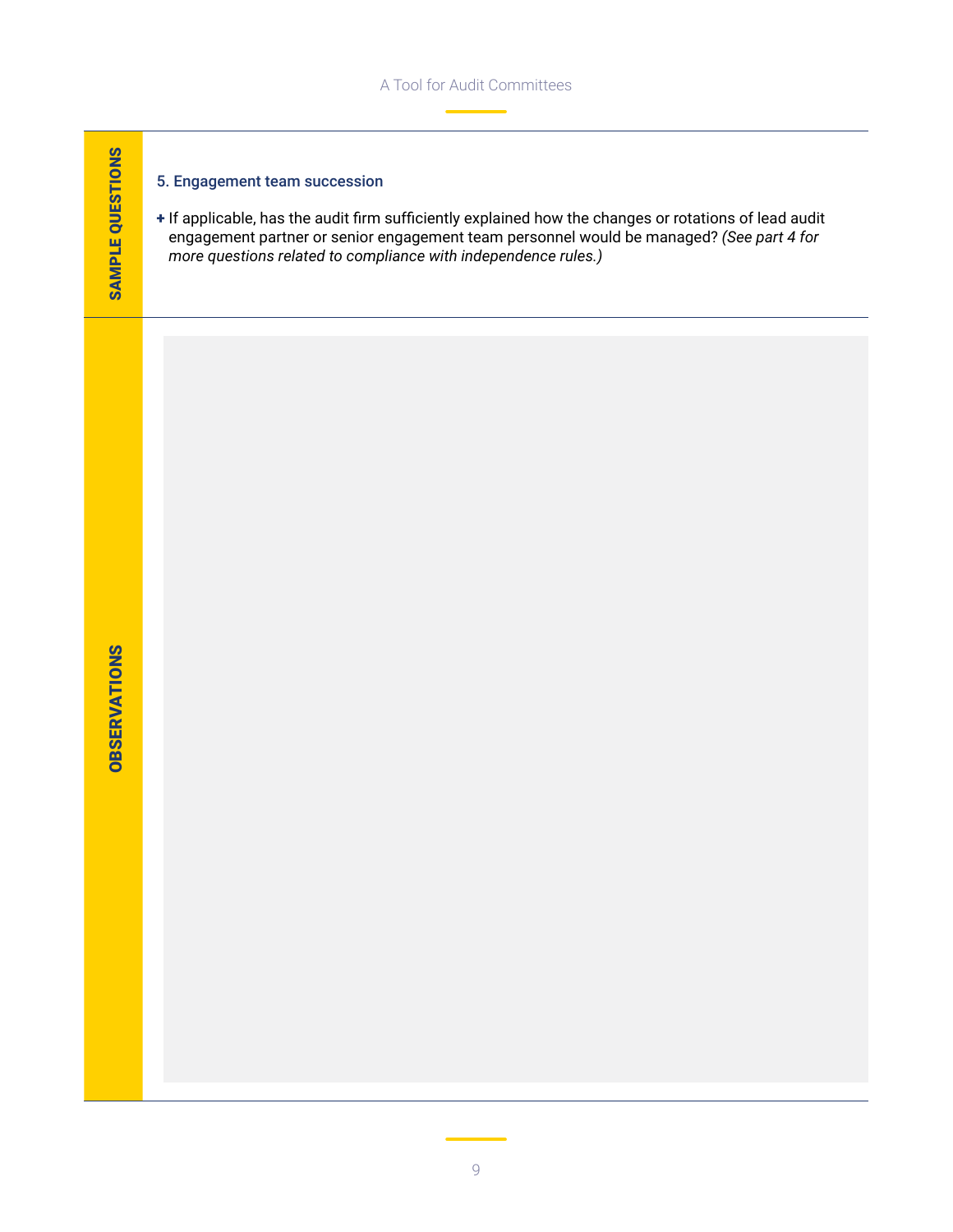- 6. Complex accounting and auditing matters, including consultations
- + Did the lead audit engagement partner bring the resources of his or her firm to the audit and advise the audit committee of the results of any consultations with the audit firm's national professional practice office or other technical resources on accounting or auditing matters?
- + Were such consultations executed in a timely and transparent manner?
- + Were planned and actual allocation of resources associated with significant risks appropriate?

SAMPLE QUESTIONS

SAMPLE QUESTIONS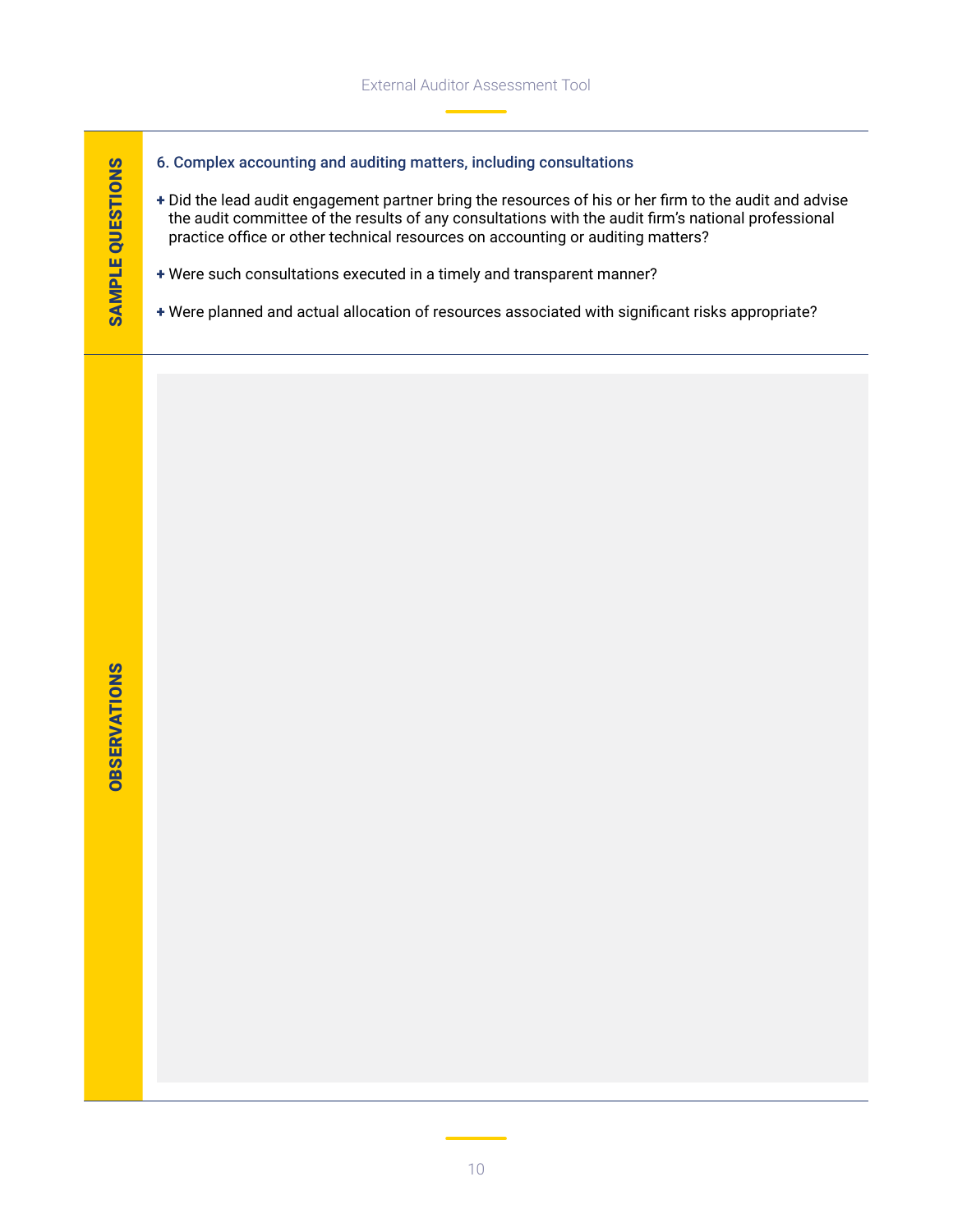#### 7. Scope and cost considerations

- + Were the scope, hours, and cost of the audit reasonable and sufficient for the size, complexity, and risks of the company?
- + Were the reasons for any changes to scope, hours, and cost communicated to the audit committee?
- + Did the audit committee agree with the reasons?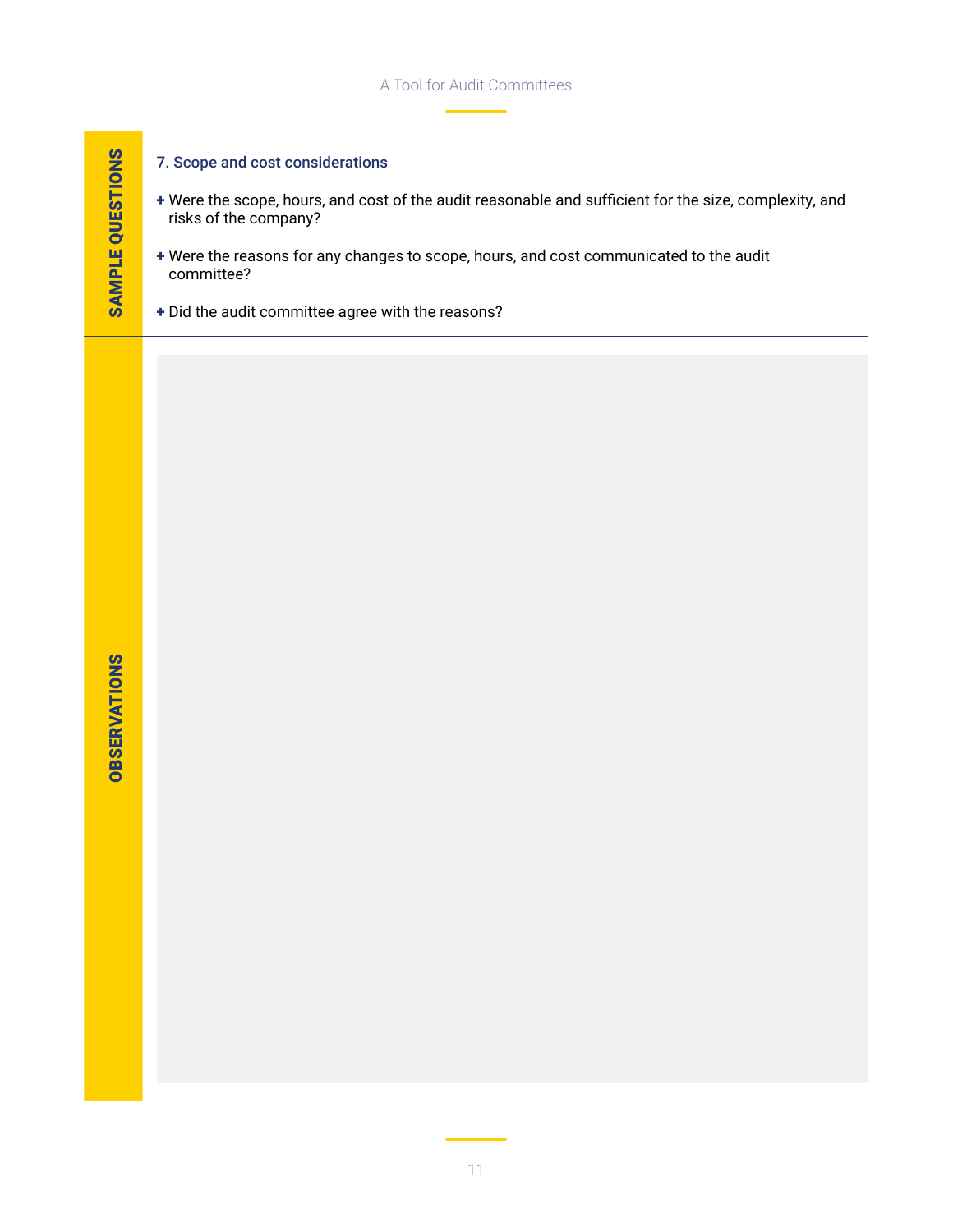### **Part 2 Quality of services and sufficiency of resources provided by the external auditor – the audit firm**

Audit quality is broader than the engagement team. Important considerations for an audit committee include:

- + whether the audit firm has the relevant industry expertise, geographical reach, sufficient resources, appropriate specialists and/or national office resources necessary to continue to serve the company; and
- + the audit firm's system of quality control designed to deliver timely, efficient, effective audits in accordance with applicable professional standards.

A key part of the assessment process is the audit committee's understanding of how an audit firm promotes and monitors audit quality. The CAQ released its *Audit Quality Disclosure Framework* in January 2019. This voluntary Framework can help promote an important dialogue between audit firms and audit committees related to how audit quality is supported and monitored at the firmlevel. The Framework provides illustrative Points

of Focus for the following six elements that are important to audit quality:

- (1) Leadership, Culture, and Firm Governance
- (2) Ethics and Independence
- (3) Acceptance and Continuance of Clients and Engagements
- (4) Engagement Team Management
- (5) Audit Engagement Performance
- (6) Monitoring

The Framework also includes example firm-level audit quality indicators (AQIs) and builds on prior work of the CAQ related to AQIs.10

Audit committees are encouraged to read a firm's audit quality report, if applicable, and use the Framework to assist in asking questions about a firm's approach to promoting and monitoring audit quality.•

10 See CAQ *[Audit Quality Indicators: The Journey and Path Ahead](https://www.thecaq.org/audit-quality-indicators-journey-and-path-ahead/)* (January 2016) and *[The CAQ Approach to Audit Quality Indicators](https://www.thecaq.org/caq-approach-audit-quality-indicators/)* (April 2014).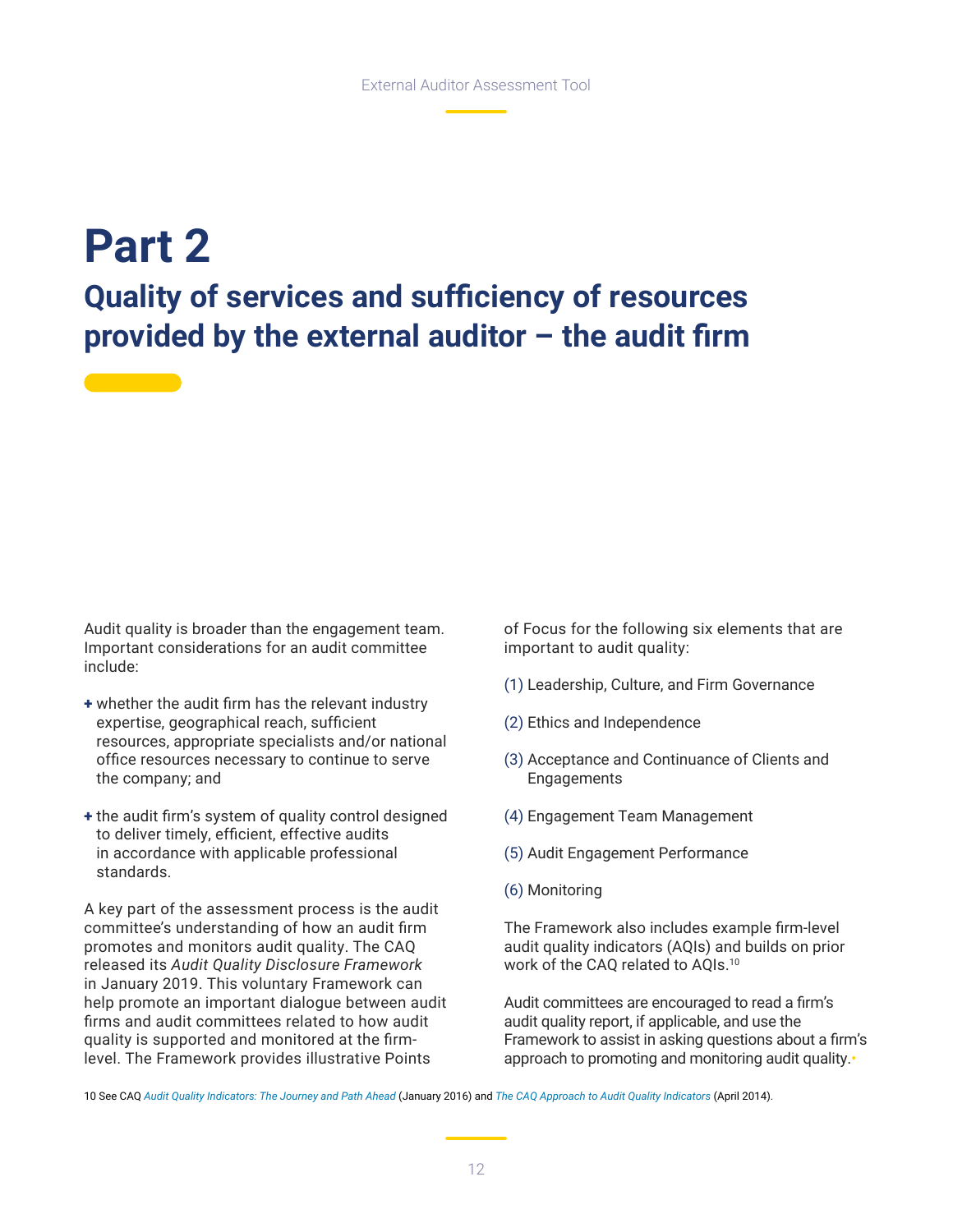#### ELEMENTS IMPORTANT TO AUDIT QUALITY

In its *Audit Quality Disclosure Framework*, the CAQ describes six elements important to audit quality:

- + *Leadership, Culture, and Firm Governance.*  The firm's leadership sets the tone for the effectiveness of the firm's system of quality control and emphasizes the importance of audit quality and the auditor's role in providing trust in the capital markets. Together with firm leadership, the foundation of audit quality is the establishment of policies and procedures designed to promote an internal culture that recognizes that quality is essential in performing audit engagements. The composition of a firm's governing body and leadership structure give insight into who is responsible for oversight of audit quality initiatives.
- + *Ethics and Independence*. Ethics and independence are foundational qualities underlying the auditing profession. In recognition of this, professional standards require firms to establish policies and procedures to provide reasonable assurance that firm personnel maintain independence (in fact and in appearance) in all required circumstances, perform professional responsibilities with integrity, and maintain objectivity in discharging professional responsibilities.
- + *Acceptance and Continuance of Clients and Engagements*. Firms establish policies and procedures to determine whether the firm should accept or continue a client relationship or specific engagement. These policies are used to assess whether the firm has the necessary capabilities and has appropriately

considered associated risks, among other considerations.

- + *Engagement Team Management*. Engagement team management encompasses policies and procedures associated with recruitment, retention, and promotion; professional development; and assignment of engagement personnel and resources. These policies and procedures are designed to mobilize an engagement team that has the appropriate mix of knowledge, relevant experience by staff level and industry, and sufficient time to design and execute a quality audit under professional standards.
- + *Audit Engagement Performance*. Audit engagement performance encompasses processes such as the audit firm's audit methodology that guides the planning and performance of the audit; supervision and review, including engagement quality review; and communicating audit results. These processes help professionals perform audit procedures in accordance with the applicable professional standards.
- + *Monitoring*. Monitoring activities provide a firm with reasonable assurance that the policies and procedures relating to the system of quality control are suitably designed and are being effectively applied. Monitoring procedures may include such procedures as inspections and root-cause analyses. These processes are performed by qualified individuals who are not directly associated with the performance of the engagement. The nature and extent of monitoring procedures may vary given the nature and complexity of a firm's operations.•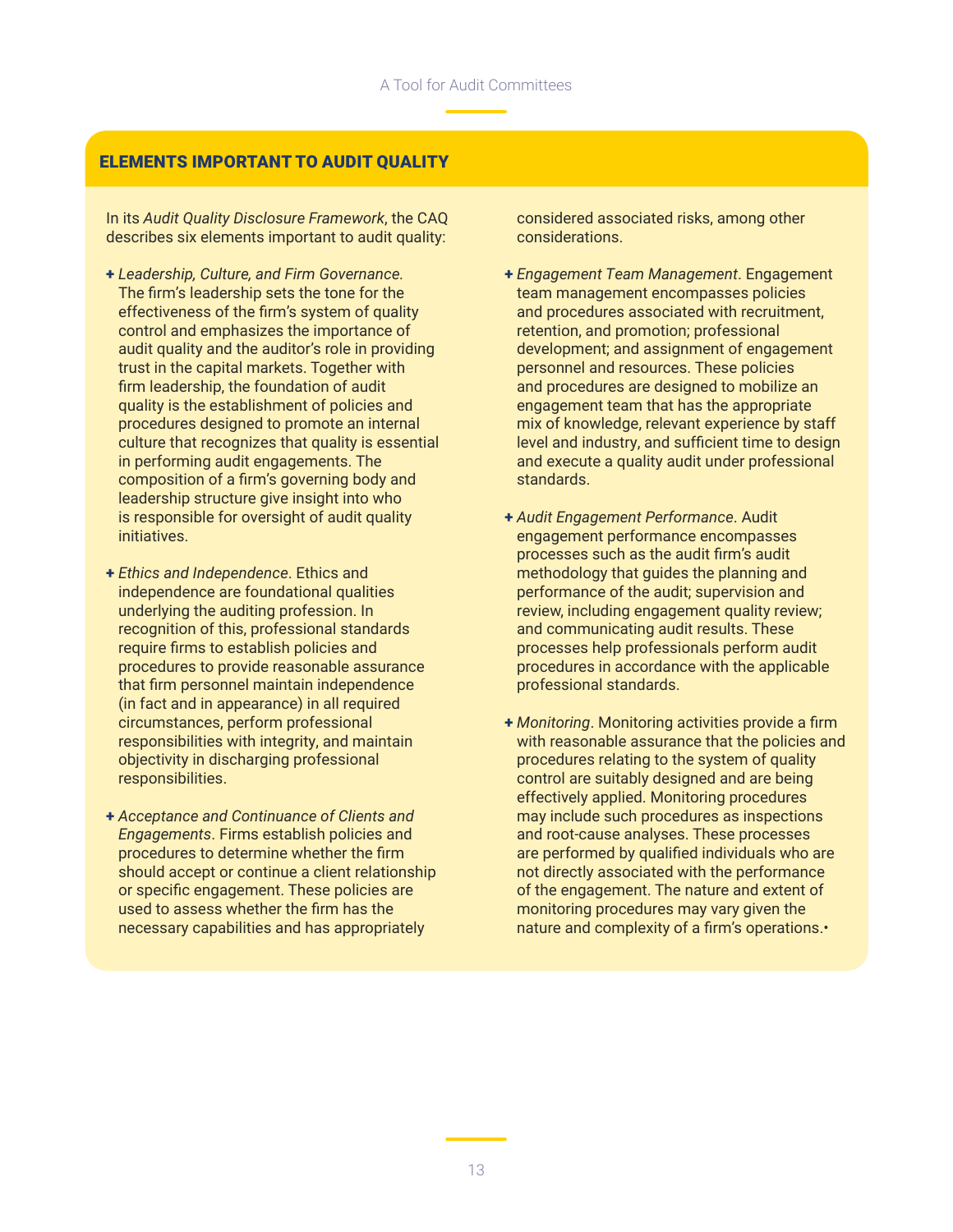#### 8. Audit quality report

+ Does the firm's audit quality report, if applicable, provide transparency into how the audit firm promotes and monitors audit quality and how trends and disclosures are calculated?

**OBSERVATIONS** OBSERVATIONS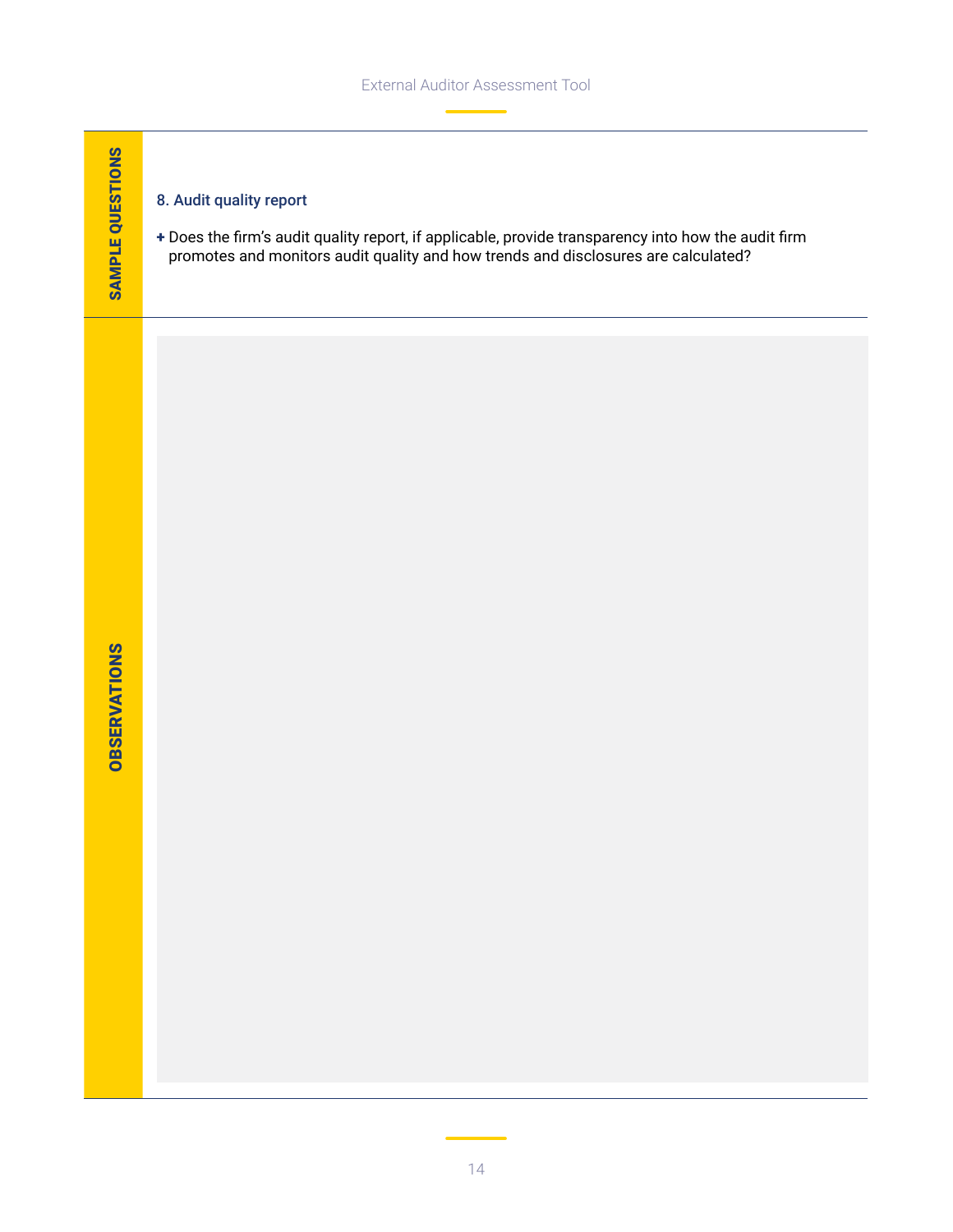#### A Tool for Audit Committees

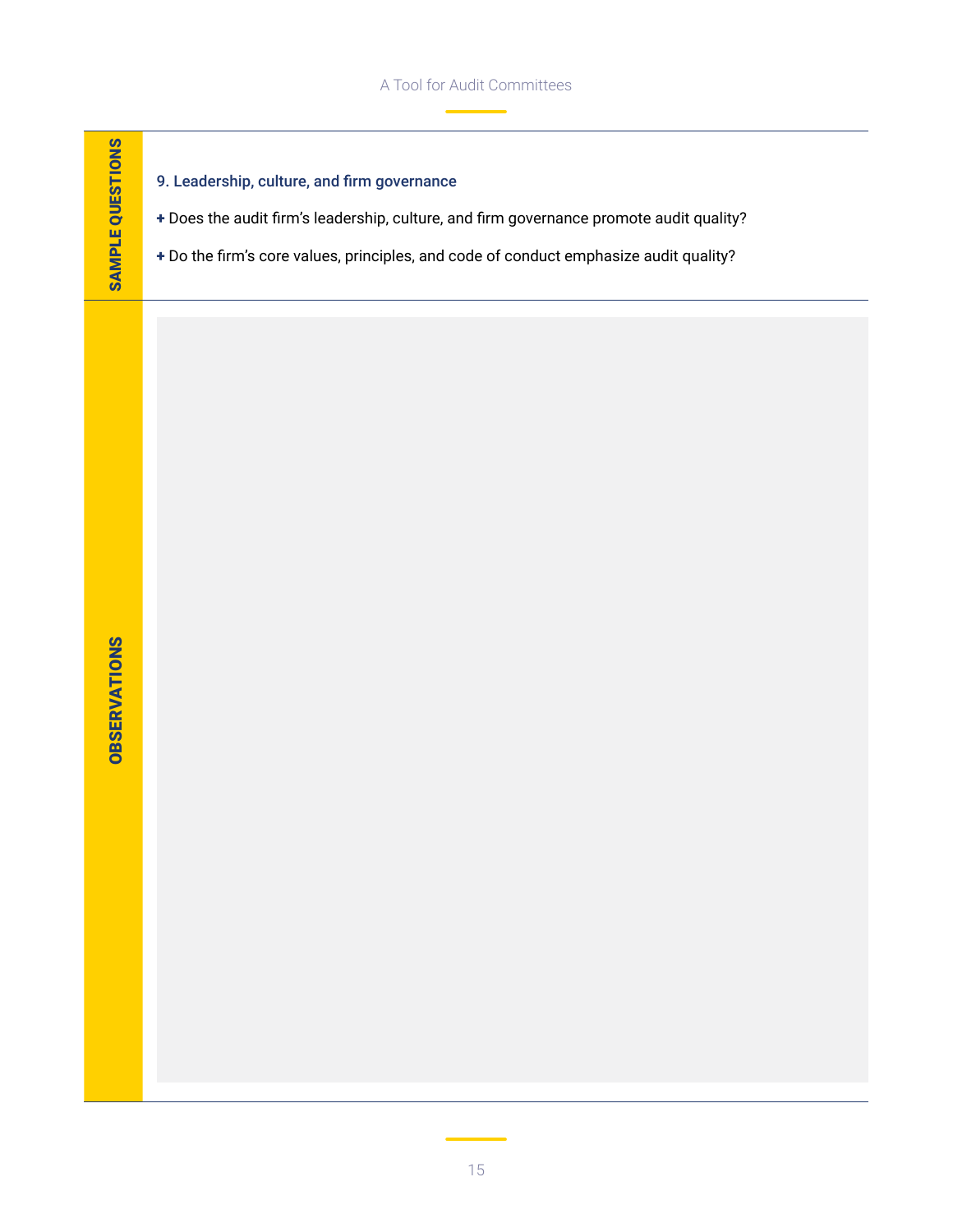#### 10. Engagement team management

- + Does the audit firm have the necessary industry and specialized accounting and reporting expertise relevant to the company's primary operations?
- + Does the audit firm have the resources and geographical reach required to continue to serve the company?
- + Does the audit firm support effective engagement team performance through recruitment, retention, and promotion?
- + Does the audit firm's approach to professional development and coaching at both the firm and engagement team level promote audit quality?

SAMPLE QUESTIONS

**SAMPLE QUESTIONS**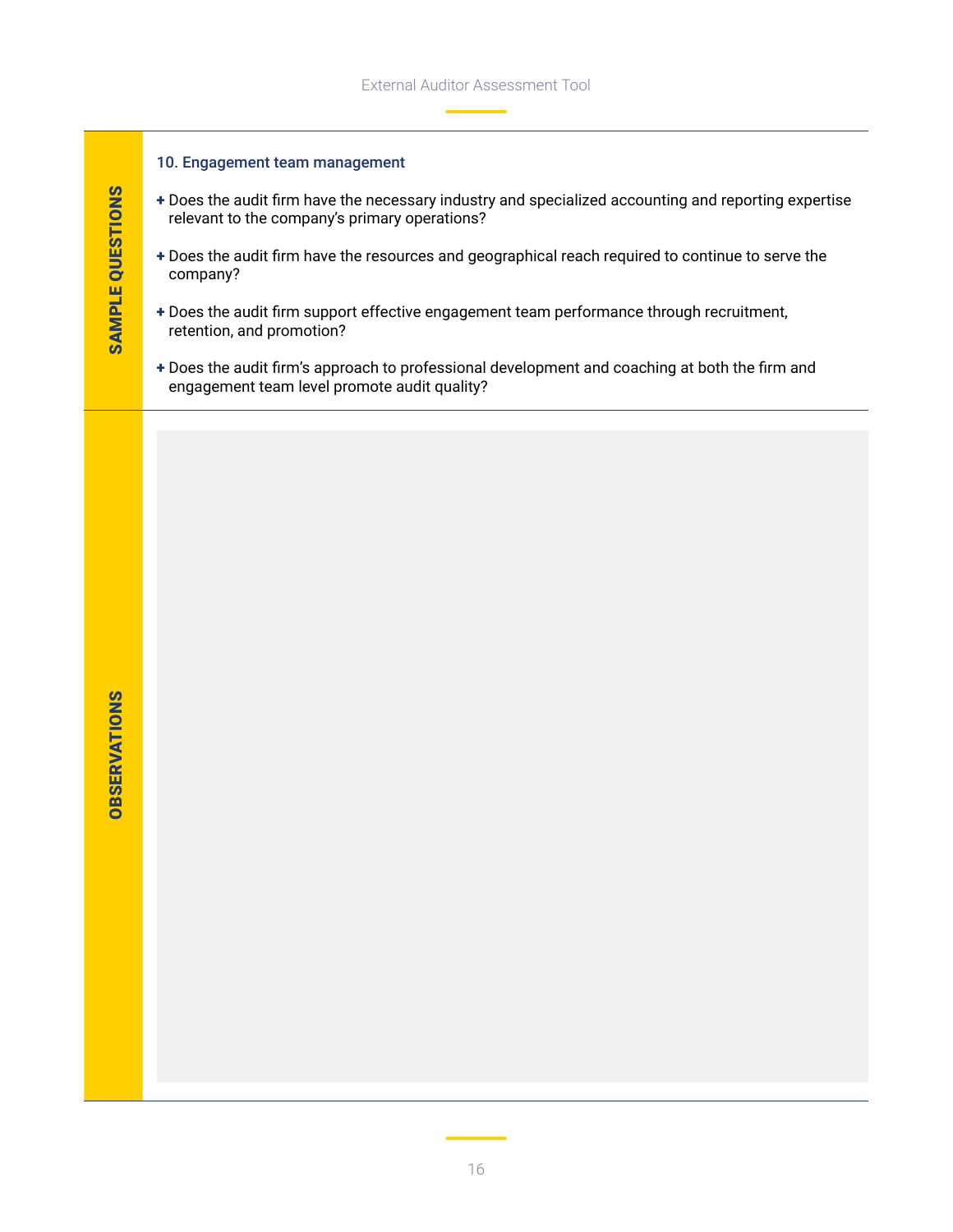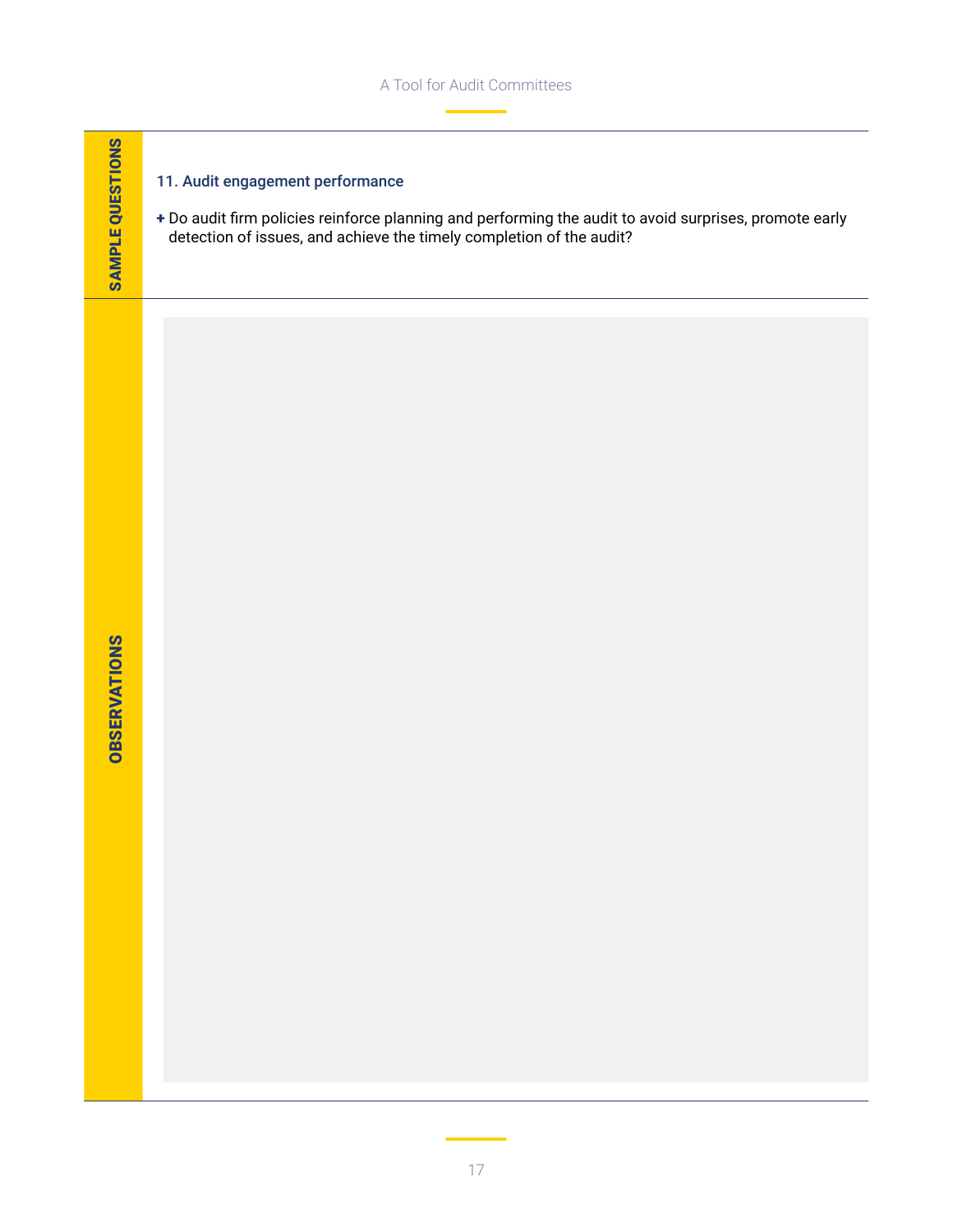#### 12. Monitoring

- + If the audit was subject to inspection by the PCAOB or other regulators—or other internal quality review—did the external auditor advise the audit committee in a timely manner of the selection of the audit findings, and the impact, if any, on the audit results?
- + Did the lead audit engagement partner communicate relevant results of the firm's inspection or internal quality review that may be pertinent to the company, such as themes and types of findings regarding companies in similar industries with similar accounting or audit issues?
- + Did the lead audit engagement partner explain the audit firm's root-cause analysis, if applicable, and remediation processes and how, as a result, the audit firm planned to respond to the inspection findings and to internal findings regarding its quality control program?

*OBSERVATIONS* OBSERVATIONS

SAMPLE QUESTIONS

**SAMPLE QUESTIONS** 

18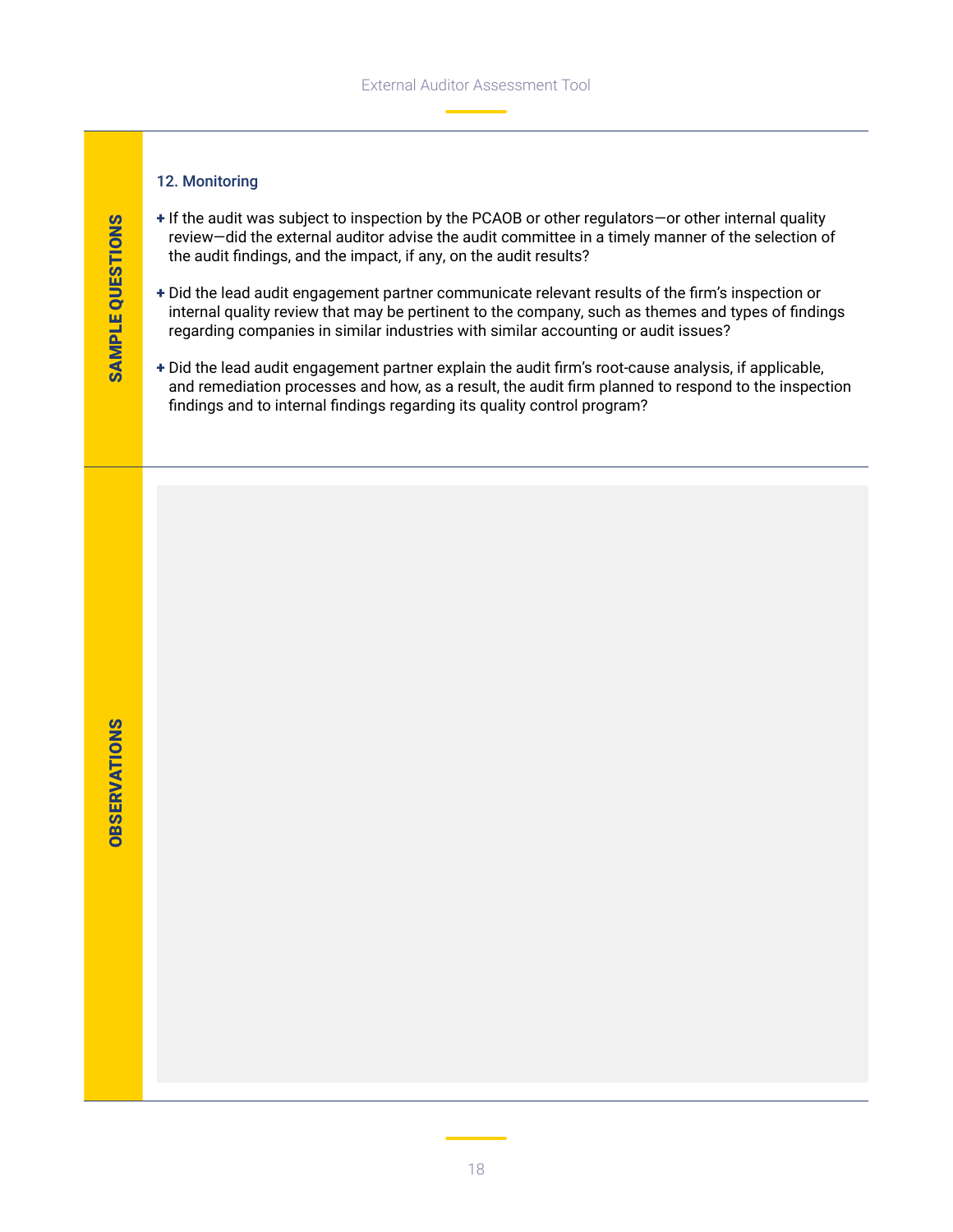### **Part 3 Communication and interaction with the external auditor**

Frequent and open communication between the audit committee and the external auditor is essential for the audit committee to obtain the information it needs to fulfill its responsibilities to oversee the company's financial reporting process. The quality of communications also provides opportunities to assess the external auditor's performance. In addition to communicating with the audit committee as significant issues arise, the external auditor should also meet with the audit committee on a basis frequent enough to ensure the audit committee has a complete understanding of the stages of the audit cycle (e.g., planning, completion of final procedures, and, if applicable, completion of interim procedures). Such communications should focus on the key accounting or auditing issues that, in the external auditor's judgment, give rise to a

greater risk of material misstatement of the financial statements, as well as any questions or concerns of the audit committee. Audit committees should consider if implementation of new accounting standards is being adequately discussed by the company and the external auditor.

PCAOB standards, Securities and Exchange Commission (SEC) rules, and stock exchange listing requirements identify a number of matters the external auditor is required to discuss with the audit committee. Audit committees should be familiar with those required communications and consider not only whether the external auditor met all the requirements, but, importantly, the level of openness and quality of these communications, whether held with management present or in executive session.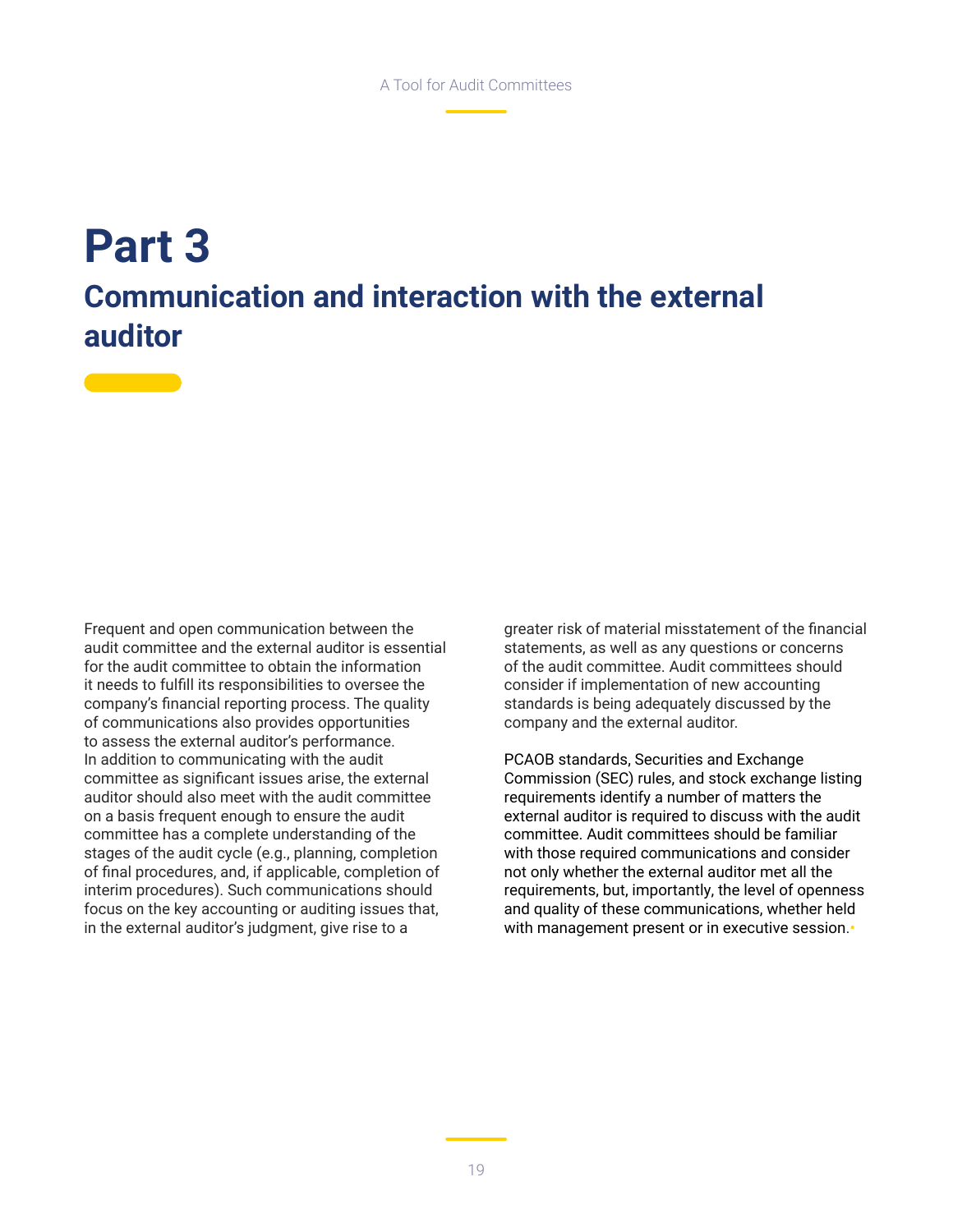# SAMPLE QUESTIONS SAMPLE QUESTIONS

#### 13. Openness of communications

- + Did the lead audit engagement partner maintain a professional and open dialogue with the audit committee and audit committee chair?
- + Were discussions frank and complete?
- + Did the external auditor explain accounting and auditing issues in an understandable manner?

**OBSERVATIONS** OBSERVATIONS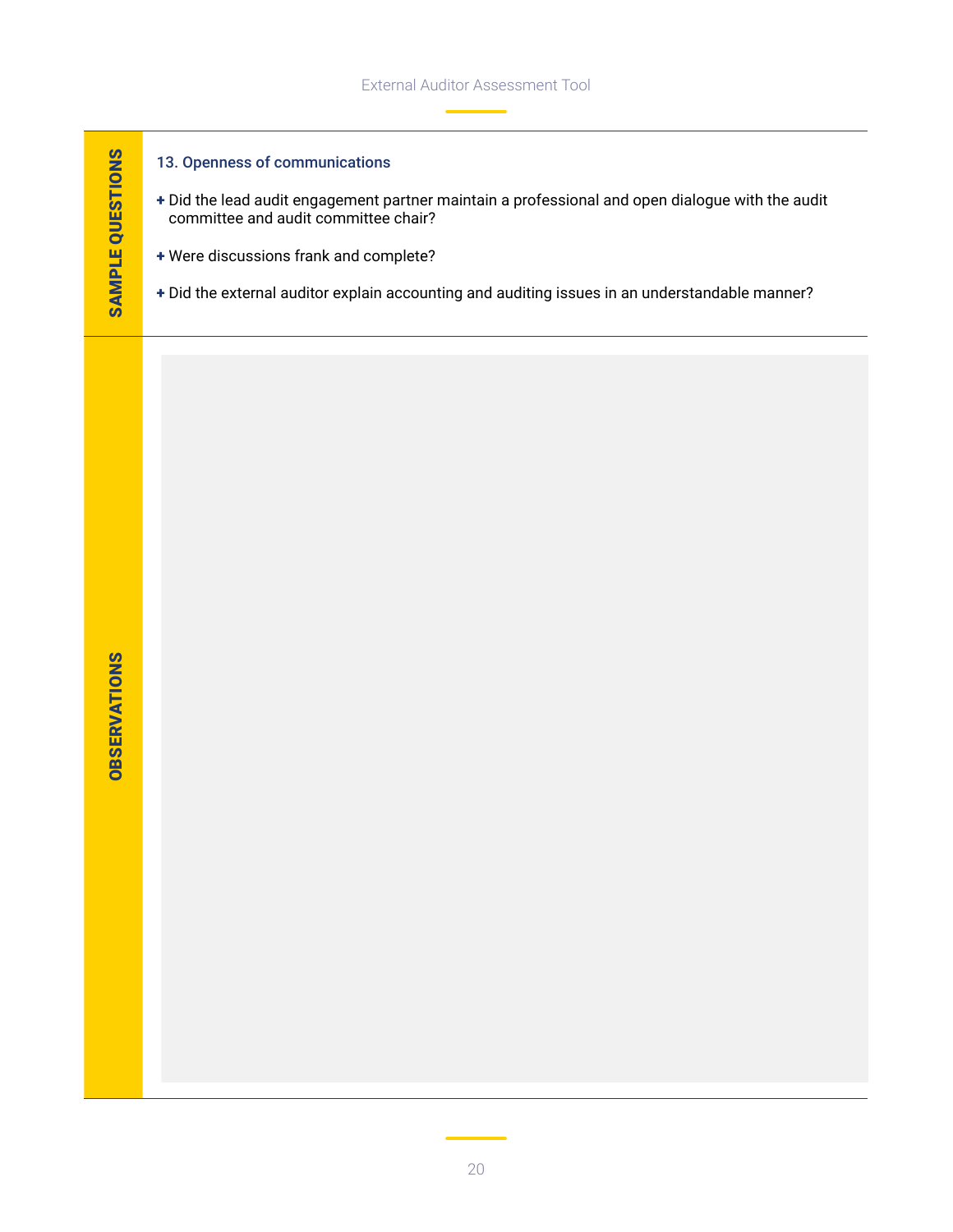### 14. Nature of communications + Did the external auditor adequately discuss the quality of the company's financial reporting, including the reasonableness of accounting estimates and judgments? **SAMPLE QUESTIONS** SAMPLE QUESTIONS + Did the external auditor discuss how the company's accounting policies compare with industry trends and leading practices? + Did the external auditor discuss with the audit committee current developments in accounting principles and auditing standards relevant to the company's financial statements and the potential impact on the audit? + Did the lead audit engagement partner explain the external auditor's responsibilities related to other information in documents containing audited financial statements, such as non-GAAP financial information?<sup>11</sup> + Did the external auditor discuss critical audit matters (CAMs) communicated in the auditor's report and how CAMs were identified?<sup>12</sup> *OBSERVATIONS* OBSERVATIONS

11 [AS 2701,](https://pcaobus.org/oversight/standards/auditing-standards/details/AS2710) Other Information in Documents Containing Audited Financial Statements.

12 For more information, see the CAQ's publication, *[The Auditor's Report: Considerations for Audit Committees](https://www.thecaq.org/auditors-report-considerations-audit-committees/)* and *[Critical Audit Matters: A Year in Review](https://www.thecaq.org/news/common-themes-emerge-in-data-from-first-year-of-cams-implementation/).*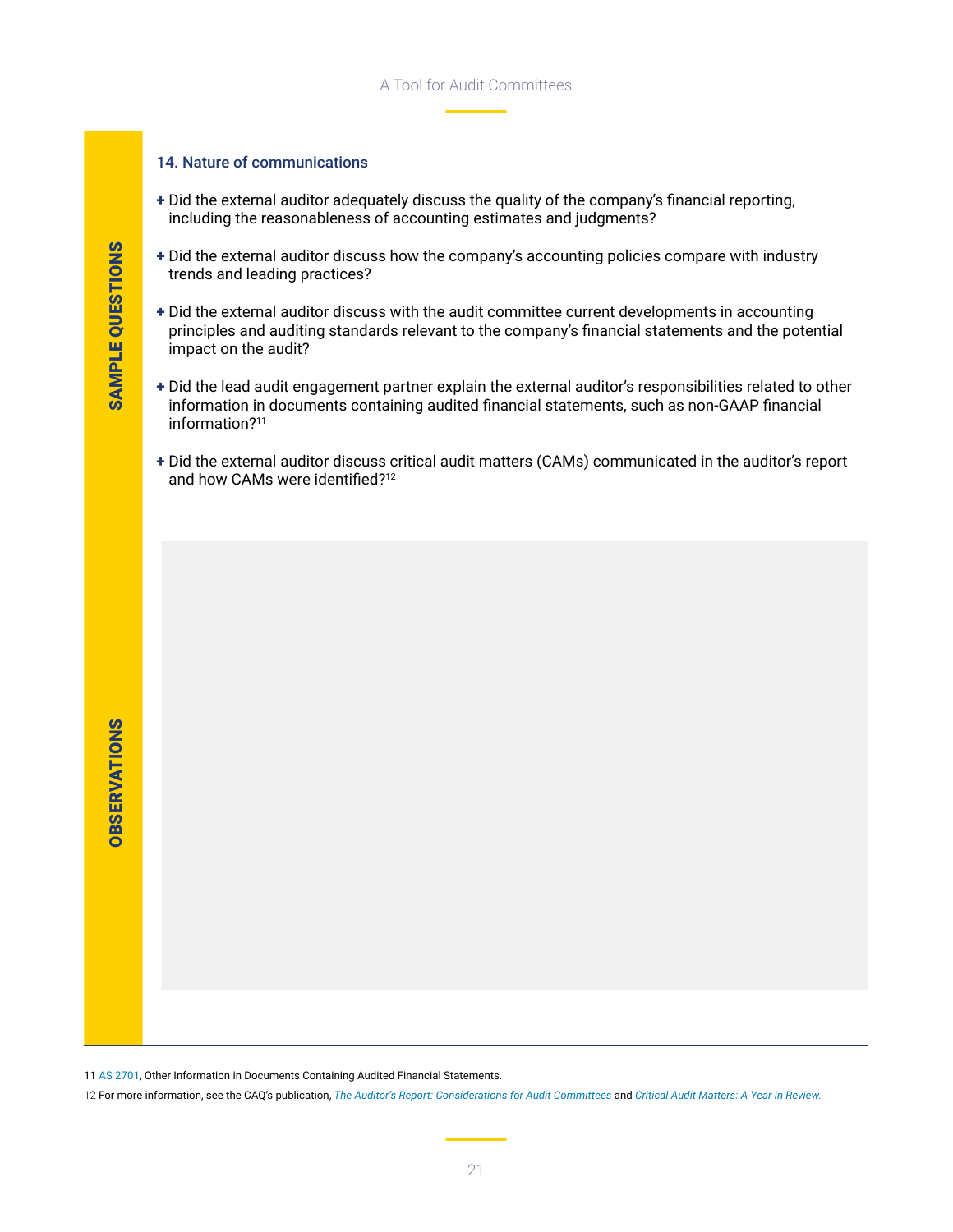#### 15. Communication of concerns

- + In executive sessions, did the external auditor discuss sensitive issues candidly and professionally, such as:
	- any concerns about management's reporting processes;
	- internal control over financial reporting (e.g., management review controls); or
	- the quality of the company's financial management team?
- + Did the lead audit engagement partner promptly alert the audit committee if he or she did not receive sufficient cooperation from management including management in other jurisdictions?

SAMPLE QUESTIONS

SAMPLE QUESTIONS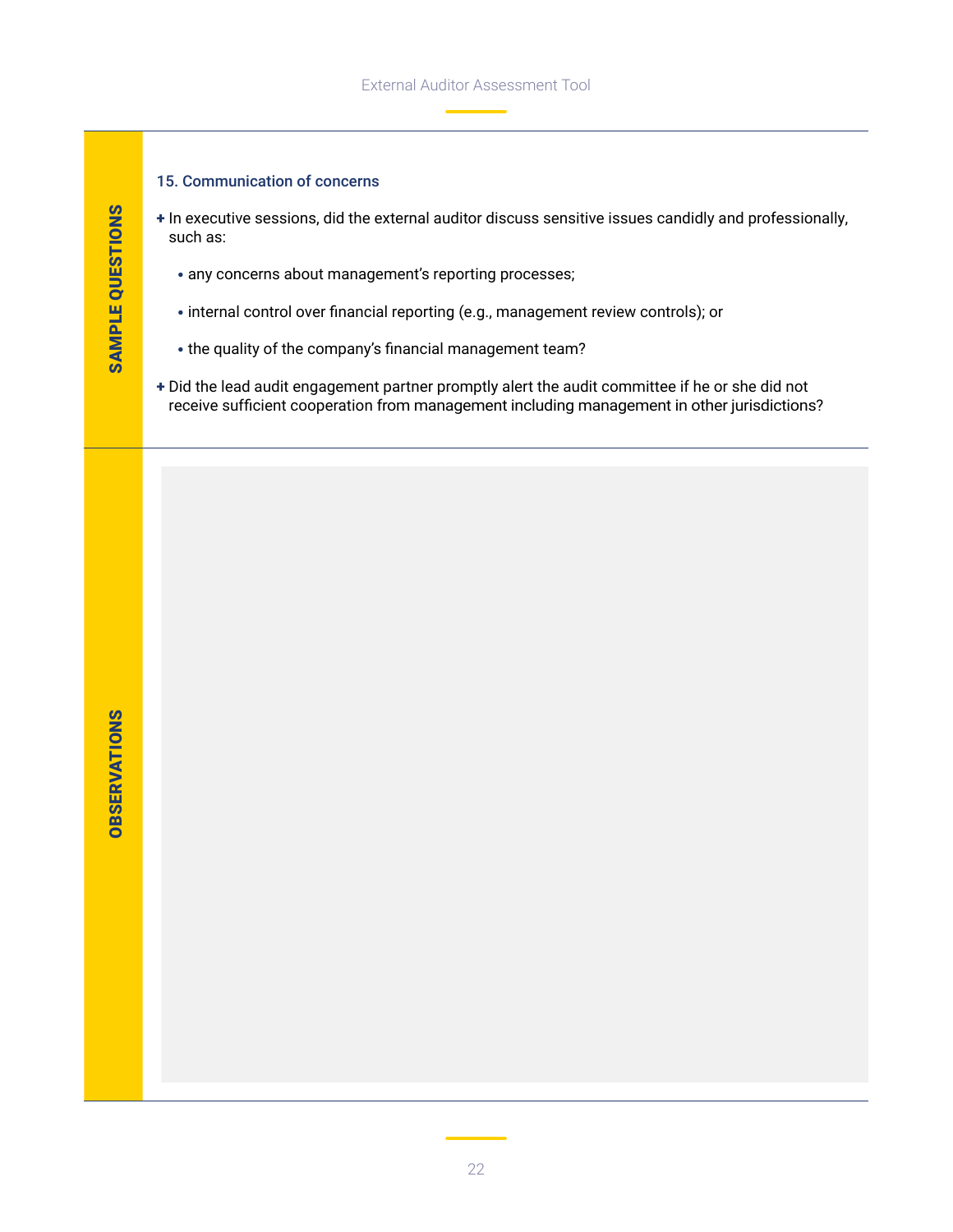#### ACCOUNTING AND AUDITING DEVELOPMENTS AND POTENTIAL RISKS

#### 1. Implementation of Recently Issued Accounting **Standards**

Audit committees should have a clear understanding of how management is assessing the impact of new accounting standards and forging a successful path to its implementation.

#### 2. Recently Issued PCAOB Standards

- + Auditor's Reporting Model. AS 3101, The Auditor's Report on an Audit of Financial Statements When the Auditor Expresses an Unqualified Opinion, includes significant changes to the auditor's report, including the communication of CAMs. Communicating CAMs in audit reports is effective for large accelerated filers for periods ending on or after June 30, 2019, and for periods ending on or after December 15, 2020, for audits of all other companies to which the CAM requirements apply. Audit committees should discuss the impact of the implementation of this new auditing standard with their external auditor in advance of the effective date. See PCAOB [Audit](https://pcaob-assets.azureedge.net/pcaob-dev/docs/default-source/documents/audit-committee-resource-cams.pdf?sfvrsn=b03d034_0)  [Committee Resource](https://pcaob-assets.azureedge.net/pcaob-dev/docs/default-source/documents/audit-committee-resource-cams.pdf?sfvrsn=b03d034_0) related to CAMs.<sup>13</sup>
- + Auditing Accounting Estimates, Including Fair Value Measurements and Using the Work of the Auditor-Engaged Specialist. AS 2501, *Auditing Accounting Estimates, Including Fair Value Measurements*, and related amendments and amendments to the auditing standards regarding the requirements that apply when auditors use the work of specialists in an audit take effect for audits of financial statements for fiscal years ending on or after December 15, 2020. See the [PCAOB Audit Committee](https://pcaob-assets.azureedge.net/pcaob-dev/docs/default-source/documents/audit-committee-resource-estimates-specialists.pdf?sfvrsn=ec0b7664_4)  [Resource](https://pcaob-assets.azureedge.net/pcaob-dev/docs/default-source/documents/audit-committee-resource-estimates-specialists.pdf?sfvrsn=ec0b7664_4) on these standards.14

#### 3. Other Potential Risks

Although outside the scope of audits of the financial statements and internal control over financial reporting, audit committees also have, in many instances, been called on to understand other potential business and regulatory risks facing the company, such as:

- + ESG Reporting. Environmental, social, and governance information is increasingly demanded by investors. Audit committees should consider the quality and reliability of such information.<sup>15</sup>
- + Non-GAAP Financial Information. The presentation of non-GAAP financial information is prevalent and there is a risk that investors could be misled if it is not presented appropriately. Audit committees may wish to review the transparency, consistency, and comparability of their company's presentation of non-GAAP financial measures and other performance metrics.<sup>16</sup>
- + Cybersecurity. Awareness continues to grow about evolving cybersecurity threats to companies. Understanding cybersecurity as an enterprise-wide risk management issue and considering the use of existing board resources, such as outside counsel and external auditors. may assist audit committees in gaining helpful perspectives on cyber-risk trends.<sup>17</sup>
- + Emerging Technologies. Although emerging technologies present opportunities to increase efficiency and the quality of financial reporting, these opportunities are not risk-free. To inform their oversight activities related to management, audit committees should have discussions with their auditors about emerging technologies used in financial reporting.<sup>18</sup>•

13 See PCAOB *[Audit Committee Resource Critical Audit Matters](mailto:https://pcaob-assets.azureedge.net/pcaob-dev/docs/default-source/documents/audit-committee-resource-cams.pdf%3Fsfvrsn%3Db03d034_0?subject=)*.

<sup>14</sup> See PCAOB *[Audit Committee Resource New PCAOB Requirements Regarding Auditing Estimates and Use of Specialists](mailto:https://pcaob-assets.azureedge.net/pcaob-dev/docs/default-source/documents/audit-committee-resource-estimates-specialists.pdf%3Fsfvrsn%3Dec0b7664_4?subject=)*.

<sup>15</sup> See CAQ and AICPA *[ESG Reporting and Attestation: A Roadmap for Audit Practioners](https://www.thecaq.org/wp-content/uploads/2021/02/caq-esg-reporting-and-attestation-roadmap-2021-Feb_v2.pdf)*.

<sup>16</sup> See CAQ *[Non-GAAP Measures: A Roadmap for Audit Committees](https://www.thecaq.org/non-gaap-measures-roadmap-audit-committees/)*.

<sup>17</sup> See CAQ *[Cybersecurity Risk Management Oversight: A Tool for Board Members](https://www.thecaq.org/cybersecurity-risk-management-oversight-tool-board-members/)*.

<sup>18</sup> See CAQ *[Emerging Technologies: An Oversight Tool for Audit Committees](https://www.thecaq.org/emerging-technologies-oversight-tool-audit-committees)*.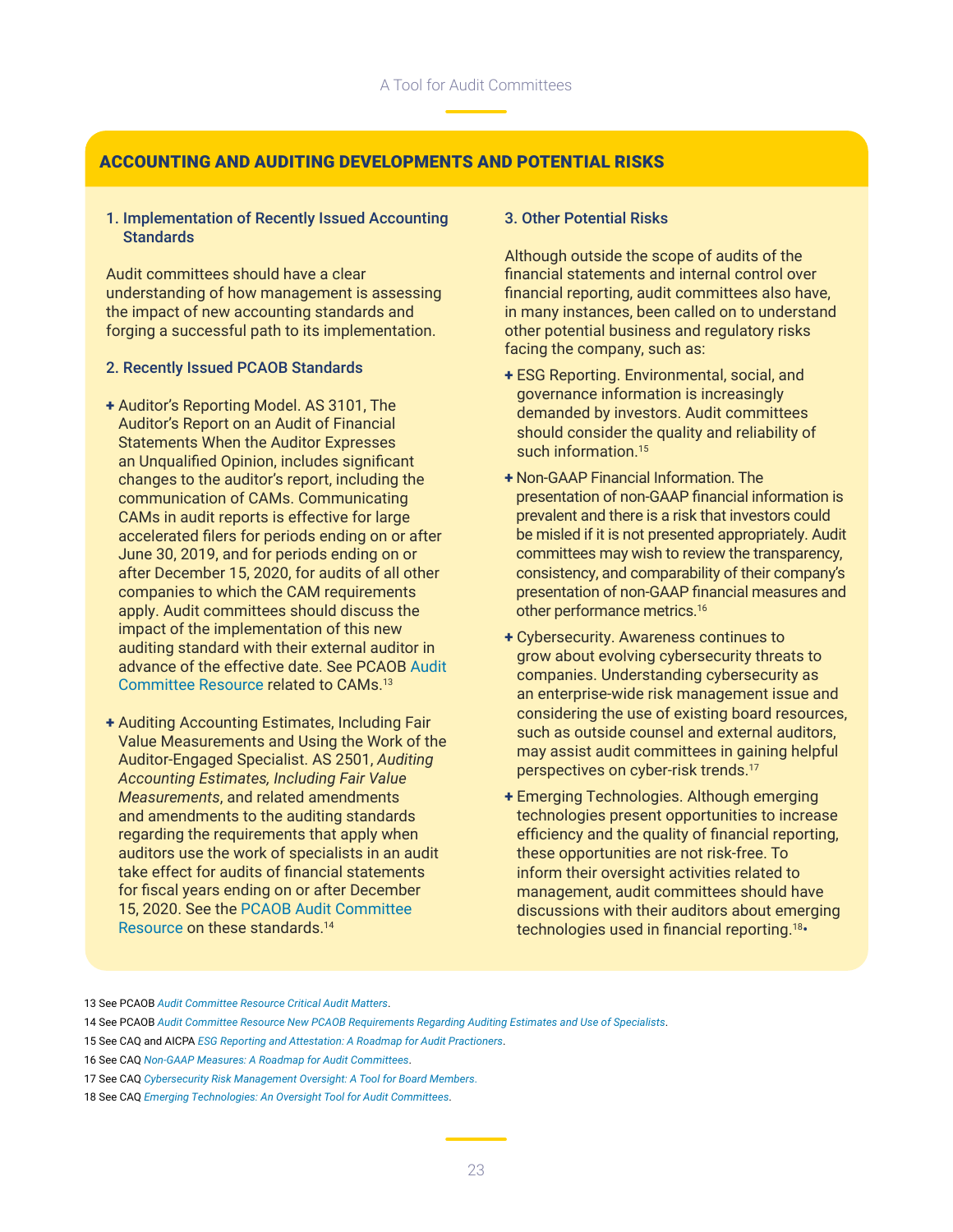### **Part 4 Auditor independence, objectivity, and professional skepticism**

The external auditor must be independent of the issuer and—in the case of mutual funds—independent of the investment company complex. Audit committees should be familiar with the statutory and regulatory independence requirements for external auditors—including requirements that the external auditor advise the audit committee of any services or relationships that reasonably can be thought to bear on the audit firm's independence—and evaluate the external auditor in light of those requirements.

The technical competence of the external auditor alone is not sufficient to ensure a high-quality audit. The external auditor also must exercise a high level of objectivity and professional skepticism. The audit committee's interactions with the external auditor during the audit provide opportunities to evaluate whether the external auditor demonstrates integrity, objectivity, and professional skepticism. For example, the use of estimates and judgments in the financial statements and related disclosures (e.g., fair value, impairment) continues to be an important component of financial reporting.

The external auditor should be able to evaluate the methods and assumptions used by management to develop accounting estimates and to

challenge those assumptions and application of accounting policies, including the completeness and transparency of the related disclosures as appropriate.

An important part of evaluating the external auditor's objectivity and professional skepticism is for the audit committee to gauge the frankness and informative nature of responses to open-ended questions asked of the lead audit engagement partner (and members of the engagement team as appropriate). Examples of appropriate topics include: the financial reporting challenges posed by the company's business model, the quality of the financial management team, the robustness of the internal control environment, changes in accounting methods or key assumptions underlying critical estimates, and the range of accounting issues discussed with management during the audit (including alternative accounting treatments in which the external auditor and management differed). The external auditor also should be able to clearly articulate the processes followed and summarize the evidence used to evaluate management's significant estimates and judgments, and to form an opinion as to whether the financial statements, taken as a whole, were fairly presented in accordance with US GAAP.•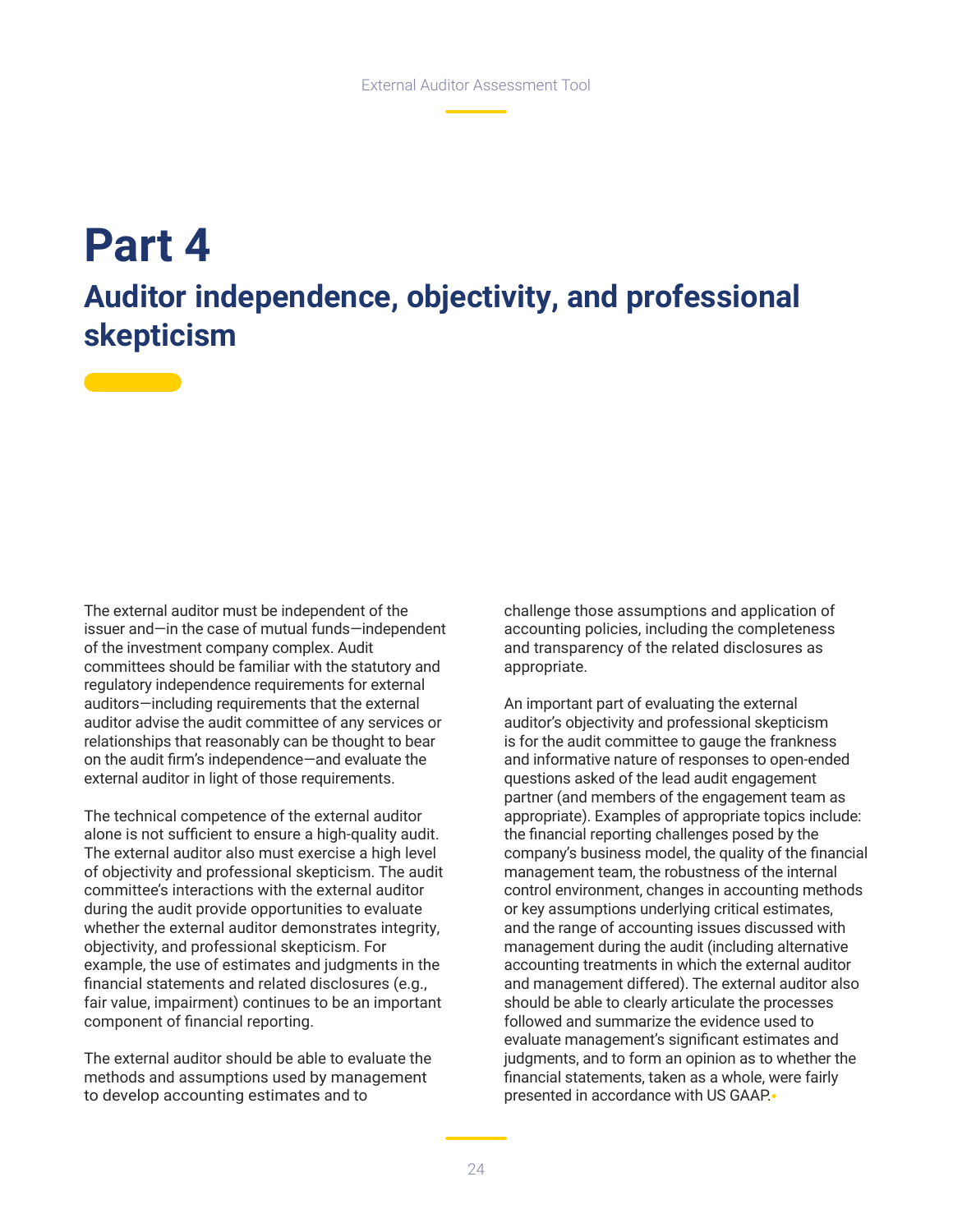#### 16. Independence compliance

- + Did the external auditor report to the audit committee all matters that might reasonably be thought to bear on the audit firm's independence, including exceptions to its compliance with independence requirements?
- + Did the external auditor discuss processes in place to monitor and remediate independence violations?

SAMPLE QUESTIONS

SAMPLE QUESTIONS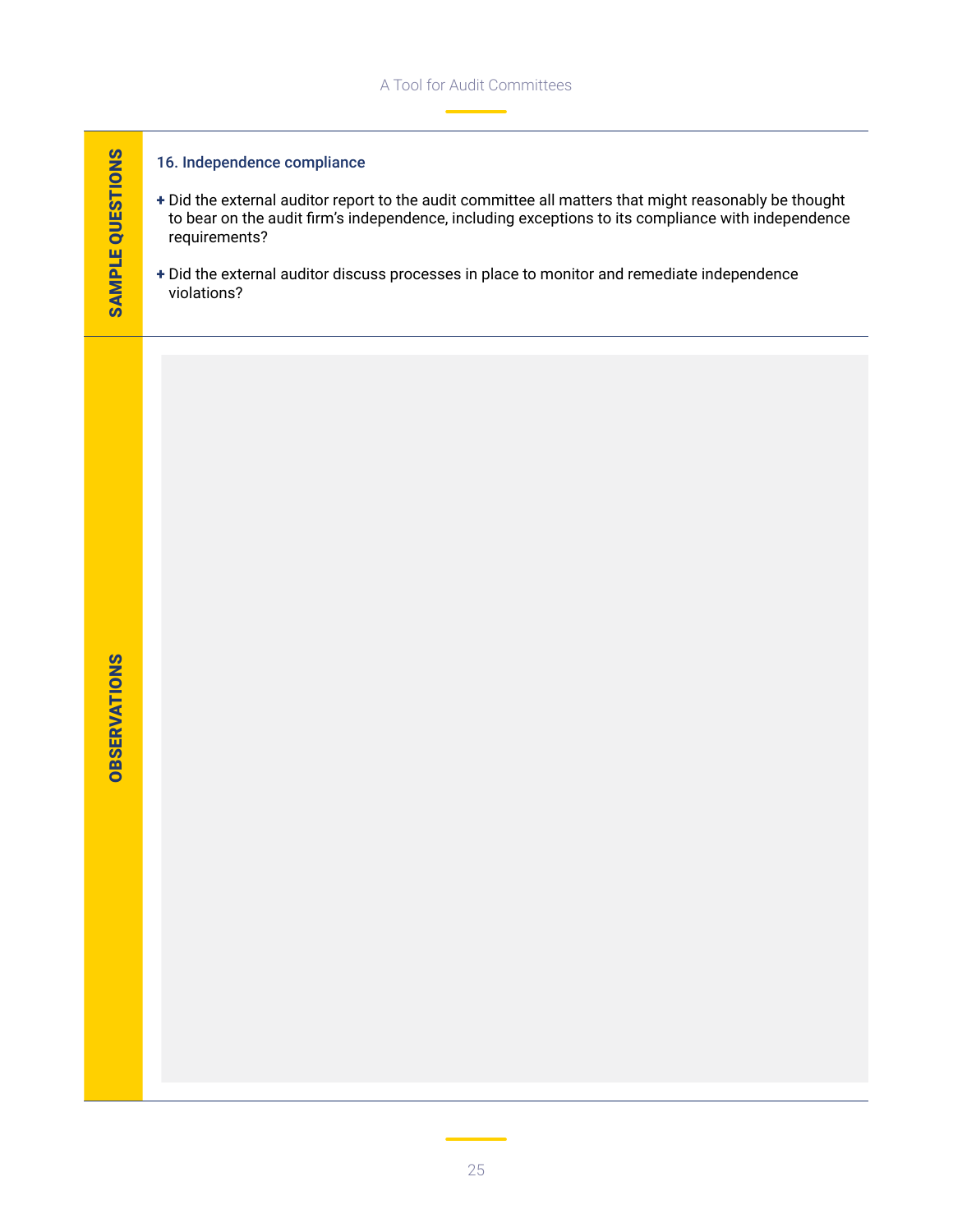#### 17. Disagreements with management

- + Were there any significant differences in views between management and the external auditor?
- + If so, did the external auditor present a clear point of view on accounting issues for which management's initial perspective differed?
- + Was the process of reconciling views achieved in a timely and professional manner?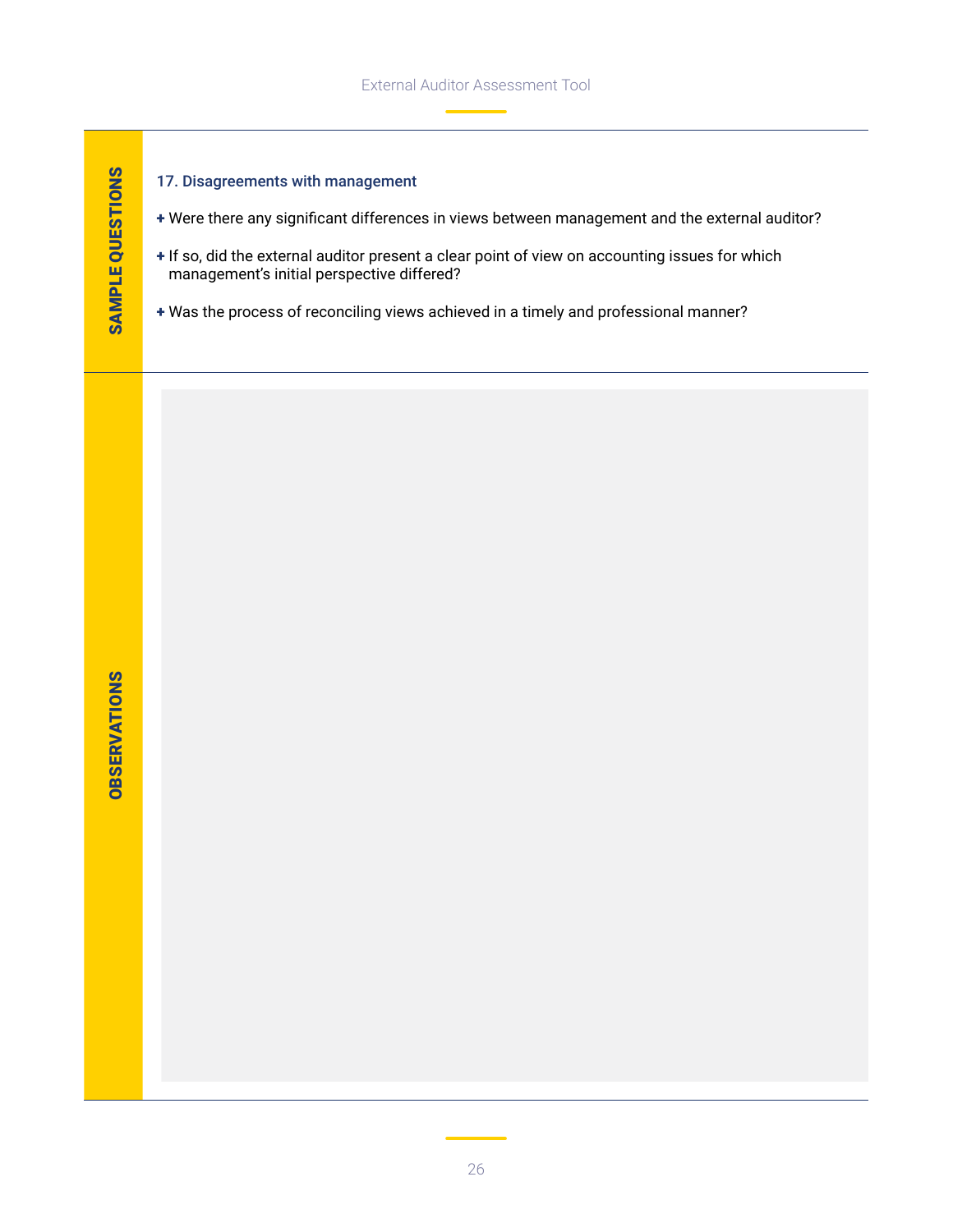#### 18. Promotion of professional skepticism

+ Did the external auditor promote the application of professional judgment and exercise of professional skepticism in executing the audit?

**OBSERVATIONS** OBSERVATIONS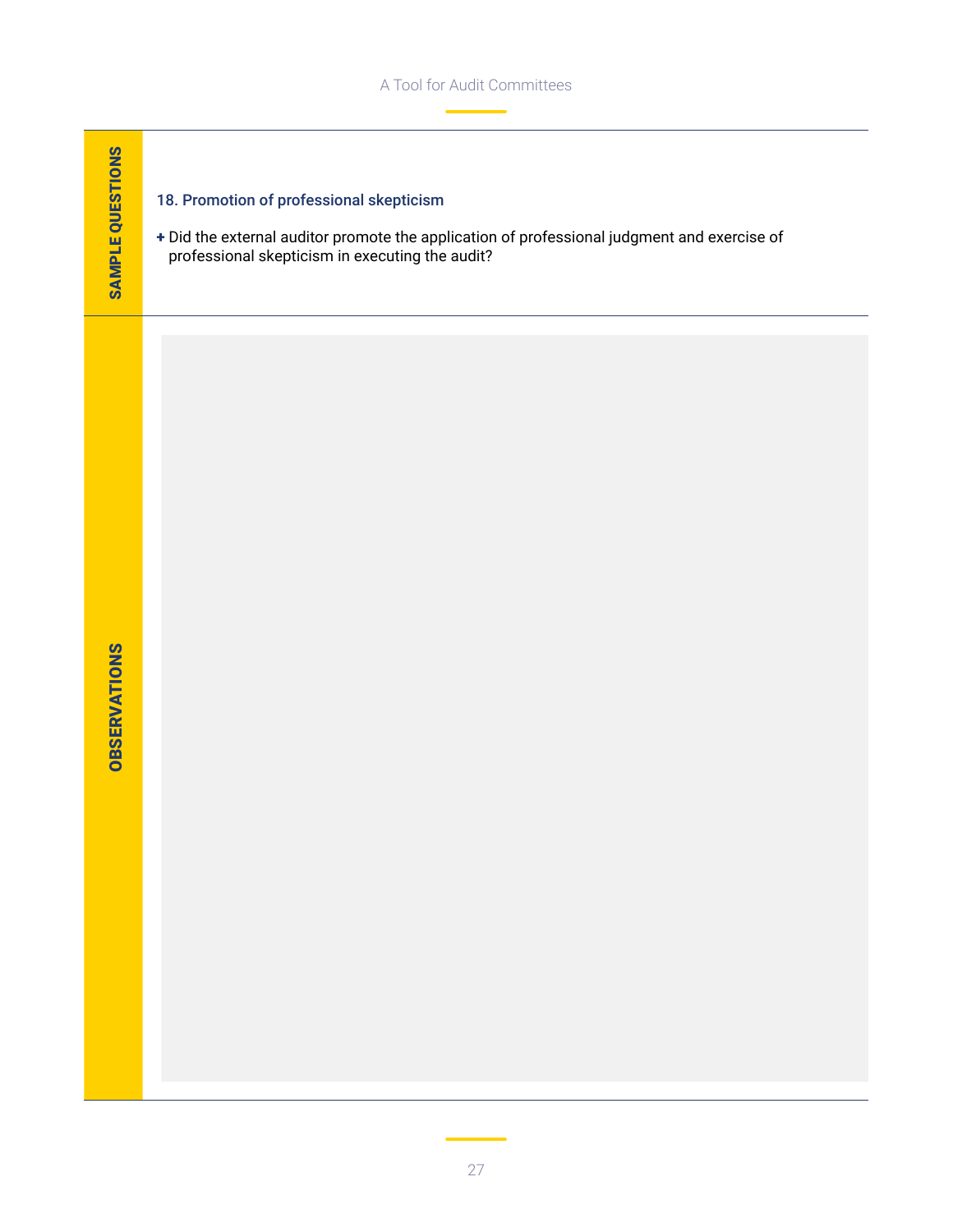#### 19. Internal audit reliance

- + If the external auditor is placing reliance on management and internal audit testing, did the audit committee agree with the extent of such reliance?
- + Were there any significant differences in views between the internal auditors and the external auditor?
- + If so, were they resolved in a professional manner?
- + Did the external auditor change or increase their testing due to internal audit findings, if applicable?

SAMPLE QUESTIONS

SAMPLE QUESTIONS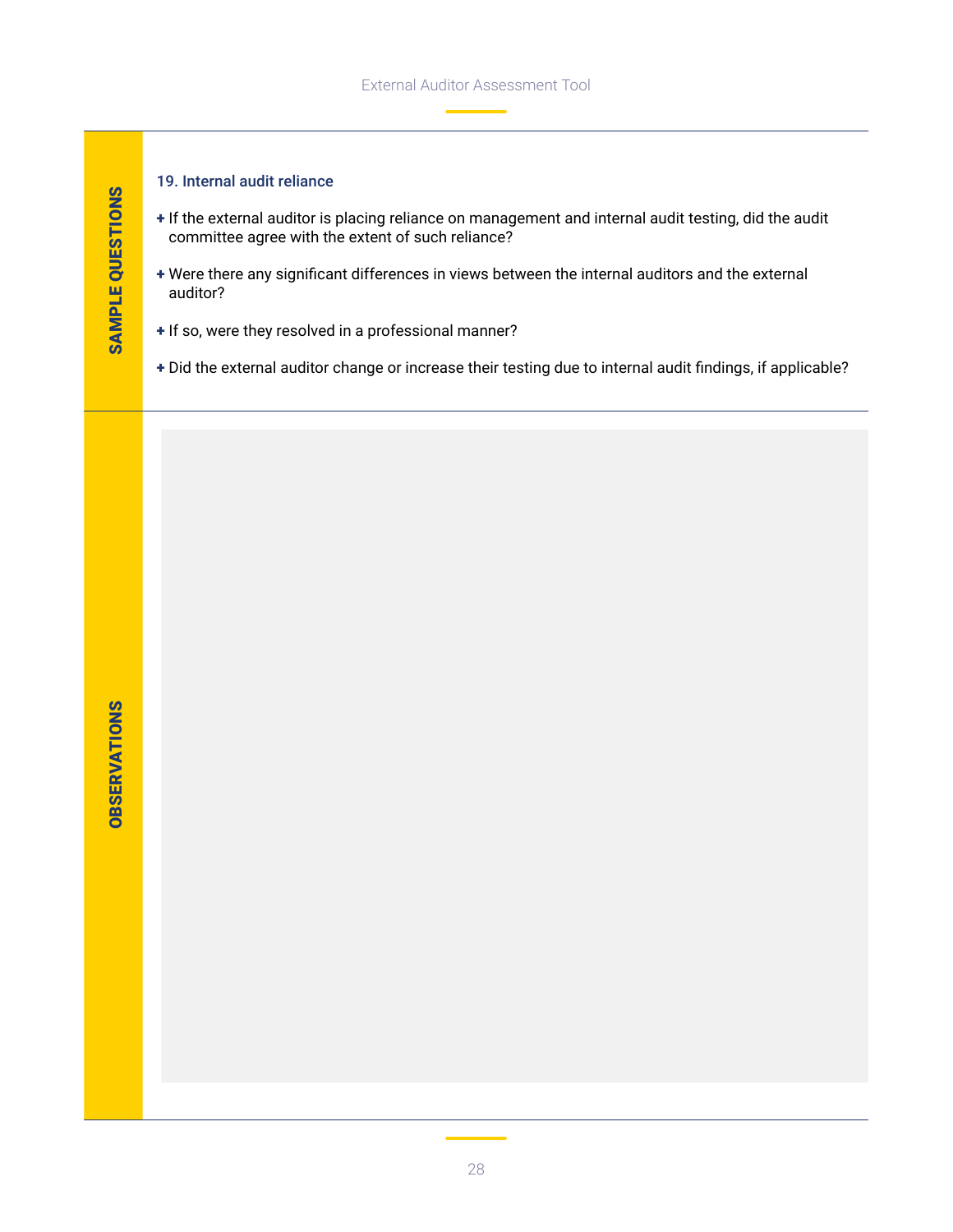#### 20. Non-audit services

+ In obtaining pre-approval from the audit committee for all non-audit services, did the lead audit engagement partner discuss safeguards in place to protect the independence, objectivity, and professional skepticism of the external auditor?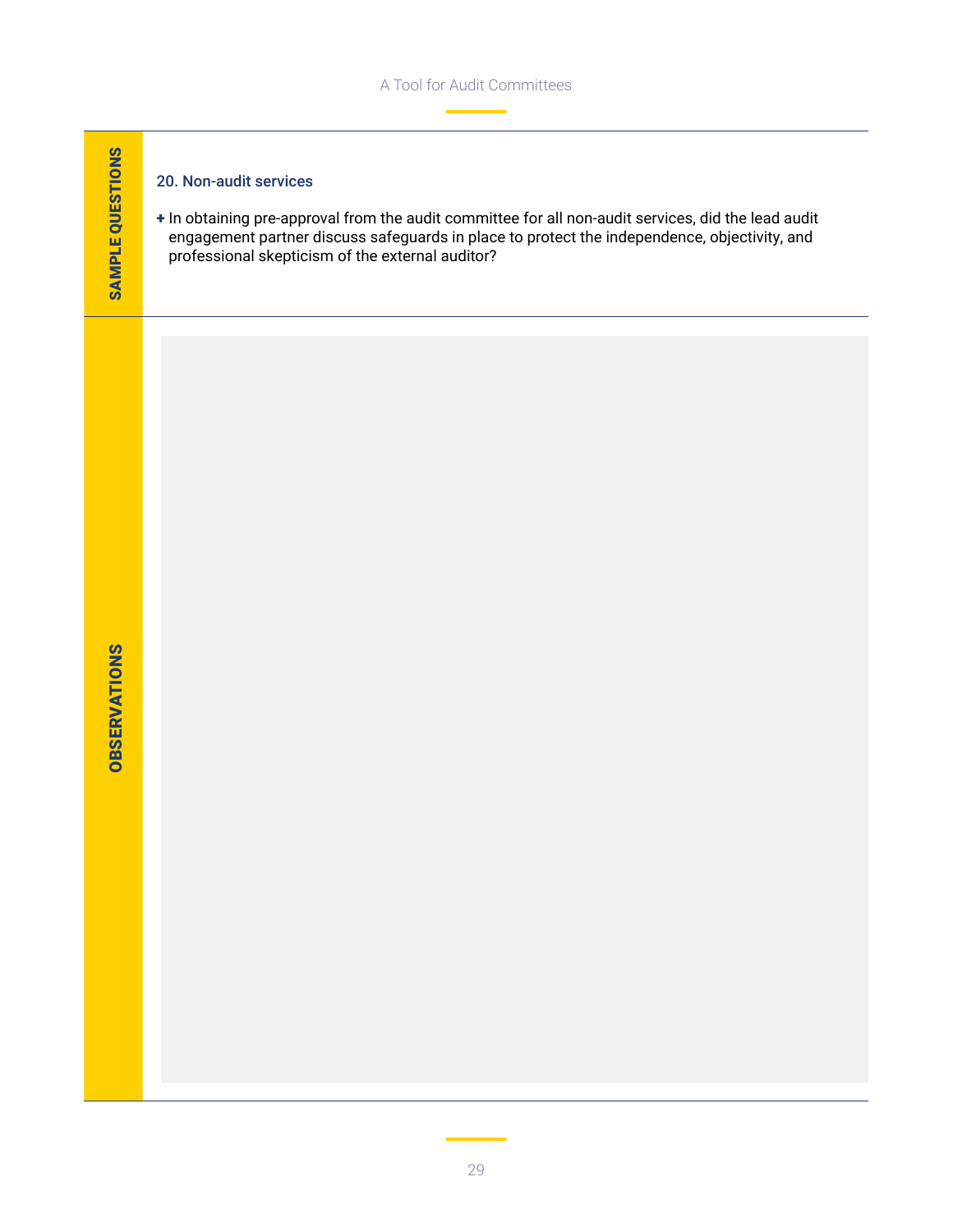### **Sample form**

### **Obtaining input from company personnel about the external auditor**

Because you have substantial contact with the external auditor throughout the year, the audit committee is interested in your views on the quality of service provided, and the independence, objectivity, and professional skepticism demonstrated throughout the engagement by the external auditor and audit firm.

Please rate the external auditor's performance on each of the following attributes using the following five-point scale:

**1 = Very Low/Completely Dissatisfied 5 = Very High/Completely Satisfied**

| <b>QUALITY OF SERVICES PROVIDED BY THE EXTERNAL AUDITOR</b> |                                                                                                                                                                                                                                                                    |  |
|-------------------------------------------------------------|--------------------------------------------------------------------------------------------------------------------------------------------------------------------------------------------------------------------------------------------------------------------|--|
|                                                             | Meets commitments (e.g., by meeting agreed-on performance delivery dates and<br>being available and accessible to management and the audit committee).                                                                                                             |  |
| 2                                                           | Is responsive and communicative (e.g., by soliciting input relative to business<br>risks or issues that might impact the audit plan, identifying and resolving issues in<br>a timely fashion, and adapting to changing risks quickly).                             |  |
| 3                                                           | Proactively identifies opportunities and risks (e.g., by anticipating and providing<br>insights and approaches for potential business issues, bringing appropriate<br>expertise to bear, and identifying meaningful alternatives and discussing their<br>impacts). |  |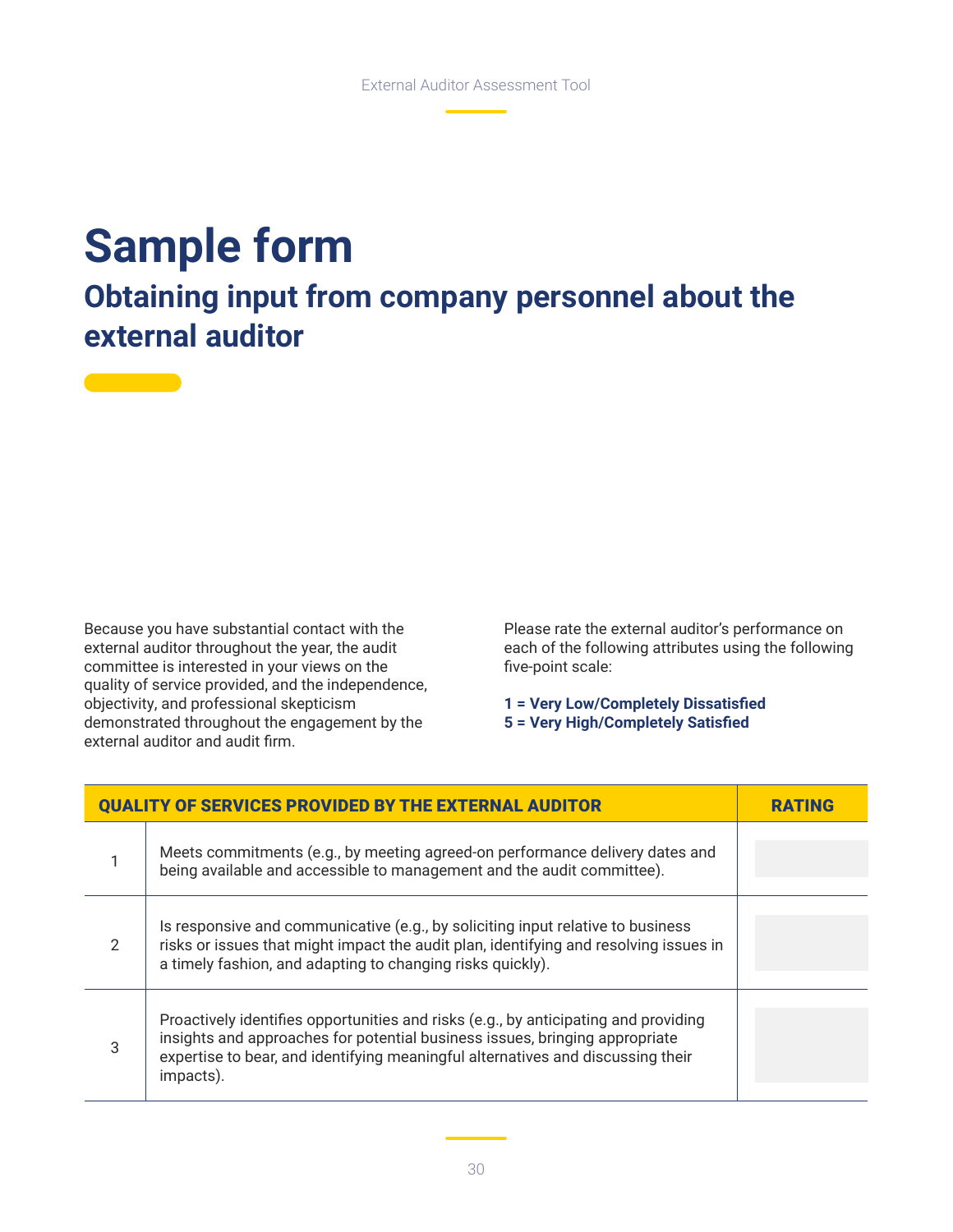| <b>QUALITY OF SERVICES PROVIDED BY THE EXTERNAL AUDITOR (CONTINUED)</b> | <b>RATING</b>                                                                                                                                                                                                                                                                                                                         |               |
|-------------------------------------------------------------------------|---------------------------------------------------------------------------------------------------------------------------------------------------------------------------------------------------------------------------------------------------------------------------------------------------------------------------------------|---------------|
| 4                                                                       | Delivers value for money (e.g., audit fees fairly reflect the cost of the services<br>provided and the audit team is thoughtful about ways to achieve a cost-effective<br>quality audit).                                                                                                                                             |               |
| 5                                                                       | Engages in periodic discussion regarding how the audit firm promotes and<br>monitors audit quality.                                                                                                                                                                                                                                   |               |
| <b>SUFFICIENCY OF AUDIT FIRM AND NETWORK RESOURCES</b>                  | <b>RATING</b>                                                                                                                                                                                                                                                                                                                         |               |
| 6                                                                       | Is technically competent and able to translate knowledge into practice (e.g., by<br>delivering quality services within the scope of the engagement, using technical<br>knowledge and independent judgment to provide realistic analysis of issues, and<br>providing appropriate levels of competence across the engagement team).     |               |
| $\overline{7}$                                                          | Understands our business and our industry (e.g., demonstrating an understanding<br>of our specific business risks, processes, systems, and operations; sharing<br>relevant industry experience; and providing access to firm experts on industry and<br>technical matters).                                                           |               |
| 8                                                                       | Assigns sufficient resources to complete work in a timely manner (e.g., by<br>providing an engagement team with the appropriate mix of experience, access to<br>specialized expertise during the audit, and assigning additional resources to the                                                                                     |               |
|                                                                         | audit as necessary to complete work in a timely manner).                                                                                                                                                                                                                                                                              |               |
|                                                                         | <b>COMMUNICATION AND INTERACTION</b>                                                                                                                                                                                                                                                                                                  | <b>RATING</b> |
| 9                                                                       | Communicates effectively (e.g., by maintaining appropriate levels of contact/<br>dialogue throughout the year, effectively communicating verbally and in writing,<br>being constructive and respectful in all interactions, and providing timely and<br>informative communications about accounting and other relevant developments). |               |

ь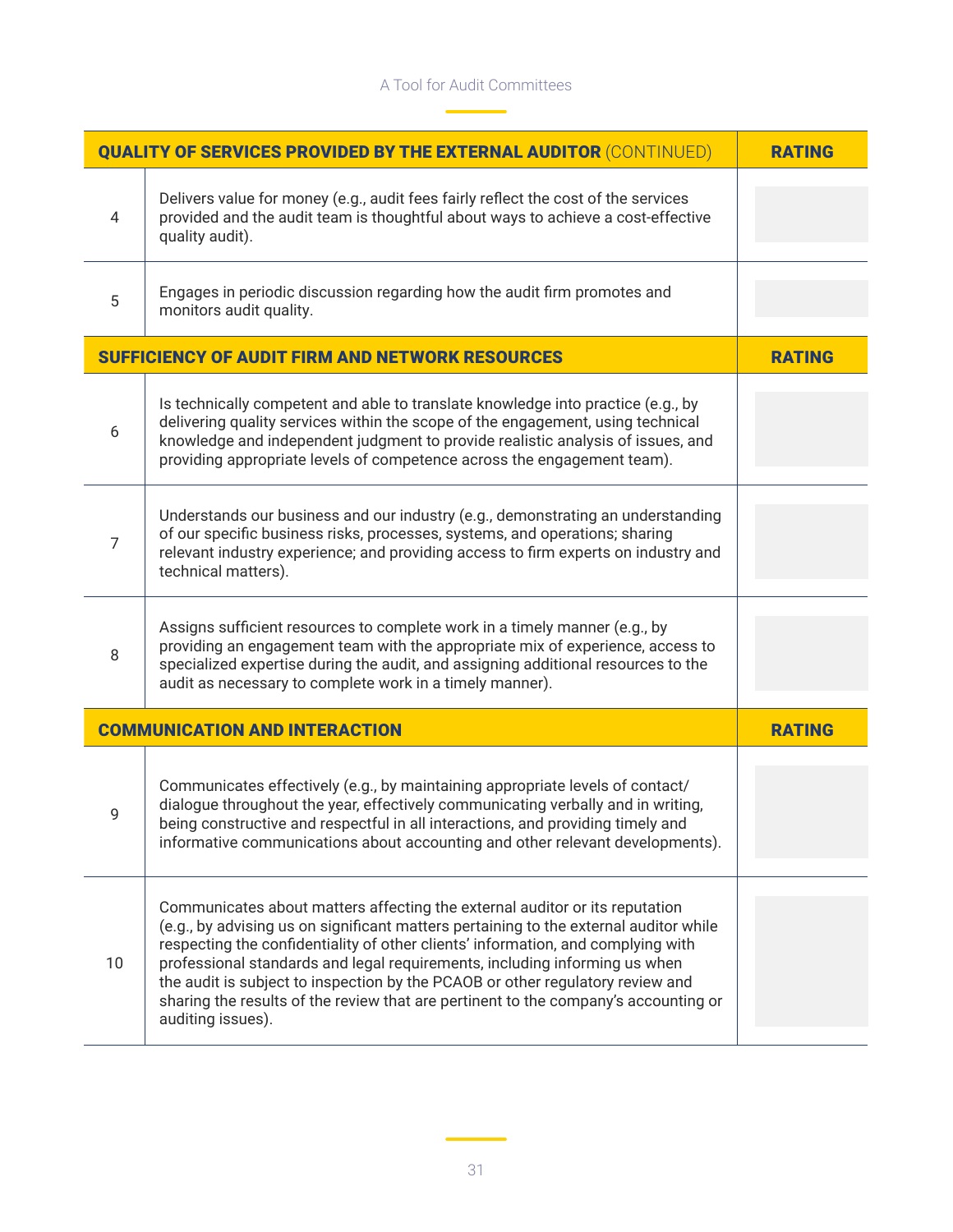| <b>INDEPENDENCE, OBJECTIVITY, AND PROFESSIONAL SKEPTICISM</b> | <b>RATING</b>                                                                                                                                                                                                                                                                              |  |  |  |
|---------------------------------------------------------------|--------------------------------------------------------------------------------------------------------------------------------------------------------------------------------------------------------------------------------------------------------------------------------------------|--|--|--|
| 11                                                            | Demonstrates integrity and objectivity (e.g., by maintaining a respectful but<br>questioning approach throughout the audit, proactively raising important issues to<br>appropriate levels of the organization until resolution is reached, and articulating<br>a point of view on issues). |  |  |  |
| 12                                                            | Demonstrates independence (e.g., by proactively discussing independence<br>matters and reporting exceptions to its compliance with independence<br>requirements).                                                                                                                          |  |  |  |
| 13                                                            | Is forthright in dealing with difficult situations (e.g., by proactively identifying,<br>communicating, and resolving technical issues; raising important issues<br>to appropriate levels in the organization; and handling sensitive issues<br>constructively).                           |  |  |  |
| <b>RECOMMENDATIONS</b>                                        |                                                                                                                                                                                                                                                                                            |  |  |  |

Should the external auditor take any actions to improve its delivery of a quality audit?

| Please sign, date, and return the form to |       |            |
|-------------------------------------------|-------|------------|
| by<br>Questions may be directed to        |       | Thank you. |
| Signature                                 | Title | Date       |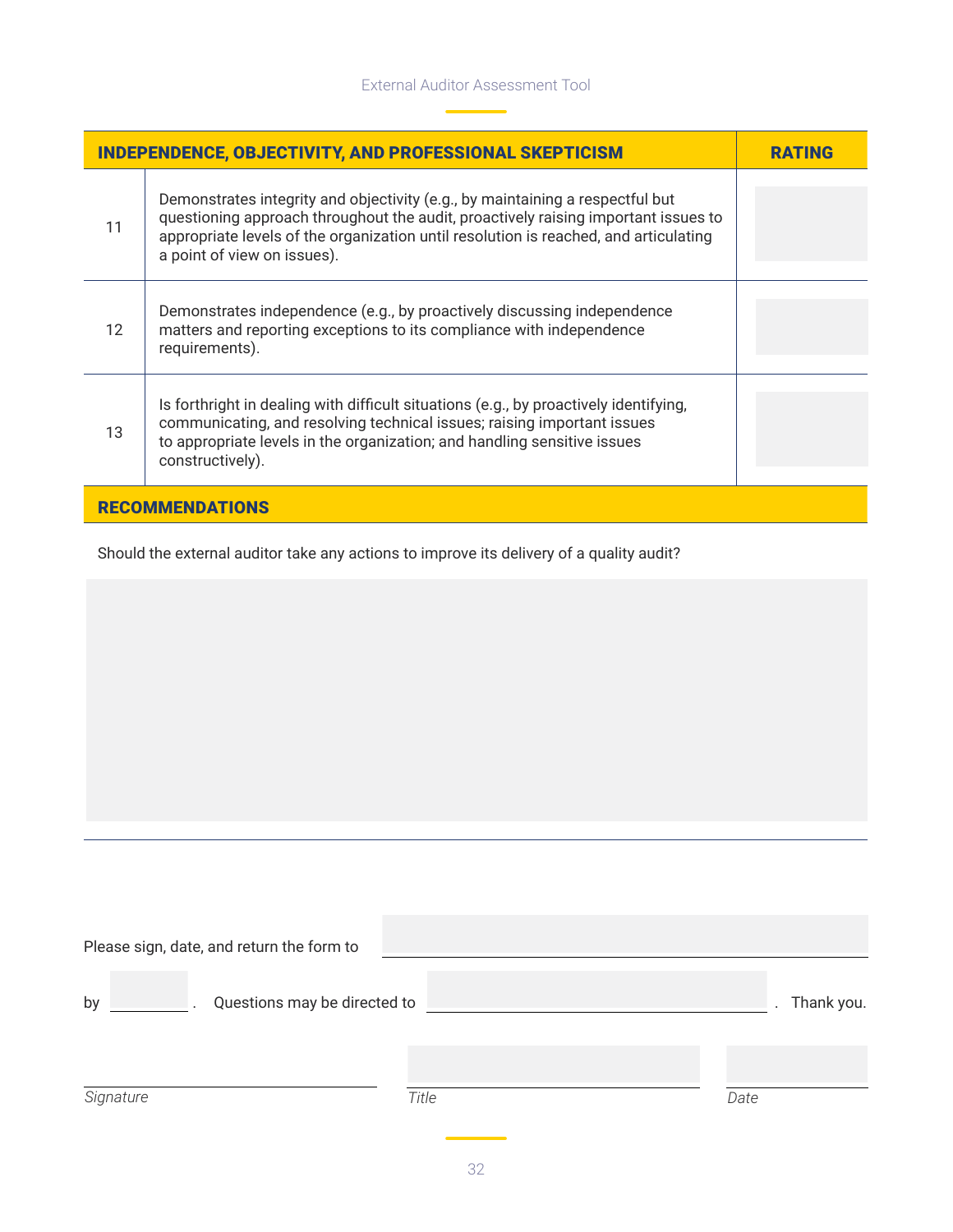### **Appendix I Relevant US requirements and standards**

#### PROHIBITED NON-AUDIT SERVICES

There are nine statutory categories of non-audit services that may not be provided to companies by the external auditors (Section 10A (g) to the Securities Exchange Act of 1934). For investment companies, these non-audit services may not be provided to any company in the investment company complex (as defined in 210.2-01(f)(14)):

- + Bookkeeping or other services related to the accounting records or financial statements of the audit client;
- + Financial information systems design and implementation;
- + Appraisal or valuation services, fairness opinions, or contribution-in-kind reports;
- + Actuarial services;
- + Internal audit outsourcing services;
- + Management functions or human resources;
- + Broker or dealer, investment adviser, or investment banking services;
- + Legal services and expert services unrelated to the audit; and
- + Any other service that the PCAOB determines, by regulation, is impermissible.

Audit committees must pre-approve the provision of all other non-audit services by the external auditor.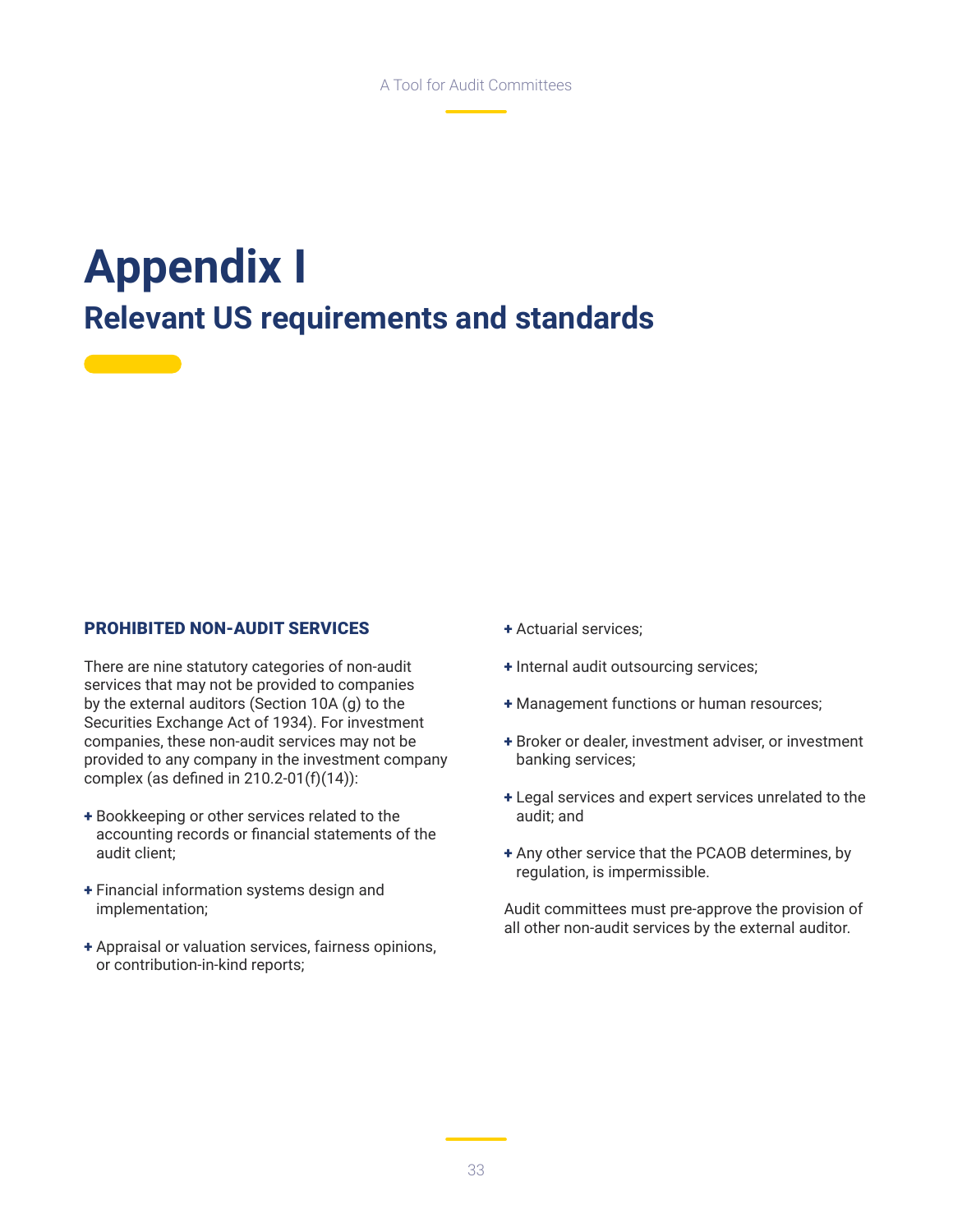#### OVERVIEW OF EXTERNAL AUDITOR COMMUNICATIONS WITH AUDIT **COMMITTEES**

**SEC Rule 2-07** requires the external auditor to communicate the following to the audit committee prior to the filing of the company's Form 10-K. For investment companies that file Form N-CSR, these communications must take place annually, except that if the annual communication takes place more than 90 days prior to the filing, the external auditor must provide an update describing any changes to the previously reported information.

- + Critical accounting policies and practices used by the issuer;
- + Alternative accounting treatments within US GAAP for accounting policies and practices related to material items that have been discussed with management during the current audit period, including the ramifications of the use of such alternative disclosures and treatments and the treatment preferred by the independent auditor;
- + Material written communications between the independent auditor and management of the issuer; and
- + If the audit client is an investment company, all non-audit services provided to any entity in the investment company complex that were not pre-approved by the investment company's audit committee pursuant to 210.2-01(c)(7).

**AS 1301,** *Communications with Audit Committees*, requires the following communications with the audit committee:

- + The independent auditor's responsibilities in relation to the audit under the standards of the PCAOB as part of establishing an understanding with the audit committee on the terms of the engagement, preferably through a written communication (i.e., engagement letter);
- + Communication of major issues discussed with management prior to the initial selection or retention as external auditors;
- + Whether the audit committee is aware of any matters relevant to the audit, particularly any violations of laws or regulations;
- + The overall audit strategy, timing of the audit and significant risks, including the participation of specialists, firms besides the principal auditor, or others involved in the audit;
- + The following with respect to the entity's accounting policies and practices, estimates and significant unusual transactions, and the external auditor's evaluation of the quality of a company's financial reporting:
	- Significant accounting policies and practices Management's initial selection of, or changes in the current period; the effect on financial statements or disclosures for policies that are considered controversial, or where there is a lack of guidance or diversity in practice; and the external auditor's qualitative assessment of such policies and practices. Specifically, the quality, not just the acceptability, of the company's accounting principles as applied in its financial reporting and disclosures, including situations in which the external auditor identified bias in management's judgments and the external auditor's evaluation of the differences between (i) estimates best supported by the audit evidence and (ii) estimates included in the financial statements which are individually reasonable, that indicate a possible bias on the part of company management;
	- Critical accounting policies and practices The reasons such policies and practices are considered critical, how current and anticipated events could affect this determination, and the external auditor's assessment of related management disclosures;
	- Critical accounting estimates A description of the process used to develop such estimates, management's significant assumptions in the estimates that have a high degree of subjectivity, any significant changes in management's process to develop an estimate, and the external auditor's conclusion as to the reasonableness of such estimates;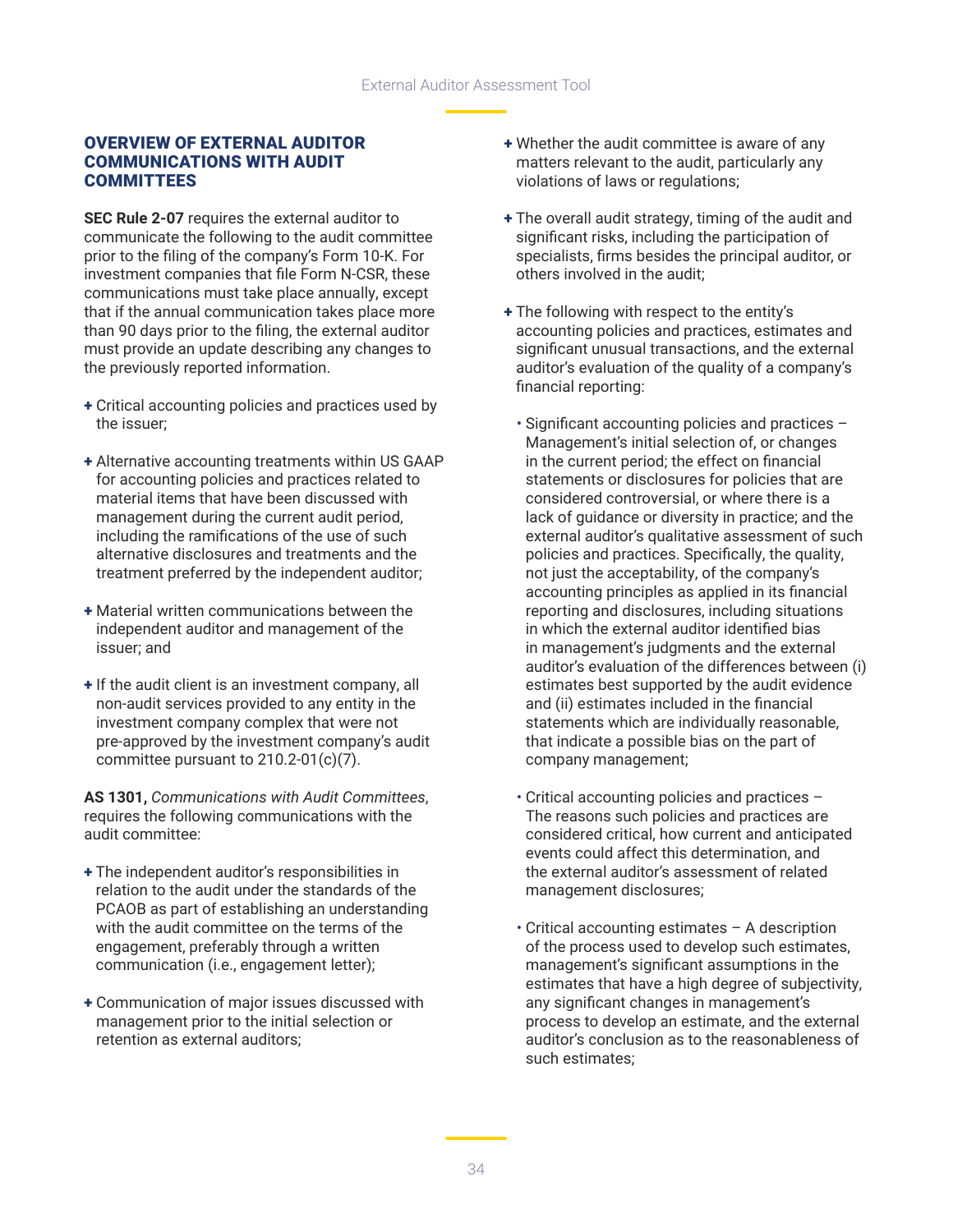#### A Tool for Audit Committees

- Significant unusual transactions Significant transactions outside the normal course of business—or that are unusual due to timing, size, or nature—and the external auditor's understanding for the business rationale of such transactions;
- Financial statement presentation The evaluation of whether the financial statements and related disclosures are presented fairly in accordance with the applicable financial reporting framework;
- New accounting pronouncements Any concern identified by the external auditor related to management's application of pronouncements that have been issued but are not yet effective in relation to future periods;
- Alternative accounting treatments All alternative treatments permissible under the applicable financial reporting framework for policies and practices related to material items that have been discussed with management, including the ramifications of the use of such alternative disclosures and treatments and the treatment preferred by the external auditor.
- + Other communications from the external auditor including the following:
	- Other information The external auditor's responsibility with respect to and results of audit procedures performed on other information accompanying the audited financial statements;
	- Difficult or contentious matters for which the external auditor consulted;
	- Management consultation with other accountants;
	- $\cdot$  Going concern (i) If the external auditor believes there is substantial doubt about the company's ability to continue as a going concern, including related events or conditions, (ii) substantial doubt has been alleviated due to management's plan, (iii) substantial doubt remains despite management's plans, and iv) the related effect on the financial statements and the auditor's report;
- Corrected and uncorrected misstatements and omitted disclosures – Requires the external auditor to provide the audit committee with a written schedule of uncorrected misstatements that was provided to management. The standard also requires communication of: (i) the basis for the determination that uncorrected misstatements were immaterial, including qualitative assessment, (ii) uncorrected misstatements or underlying matters that could potentially cause future-period financial statements to be materially misstated, and (iii) corrected misstatements other than those deemed trivial, that might not have been detected other than through the audit procedures;
- Disagreements with management, whether or not satisfactorily resolved that individually or in the aggregate could be significant to the entity's financial statements or the audit report;
- Significant difficulties encountered with management in performing the audit.

**PCAOB standards** require the independent auditor to communicate all material weaknesses and significant deficiencies identified during the audit to the audit committee. If the independent auditor concludes that the audit committee's oversight of the company's external financial reporting and internal control over financial reporting is ineffective, the external auditor is required to inform the board of directors.

**PCAOB rules** also require, at least annually, a written statement delineating all relationships between the independent auditor and the company, including individuals in financial reporting oversight roles at the company that reasonably can be thought to bear on independence.

#### **New York Stock Exchange Rule 303A.07(b)**,

from its Listed Company Manual, requires audit committees to have a written charter that sets forth the committee's purpose, including, at a minimum, certain provisions of SEC Rule 10A-3(b)(2), (3), (4), and (5), as well as other specific duties and responsibilities, to assist board oversight of the integrity of the company's financial statements, and the independent auditor's qualifications, independence, and performance. Pertinent to external auditor oversight, the rule includes the following audit committee requirements: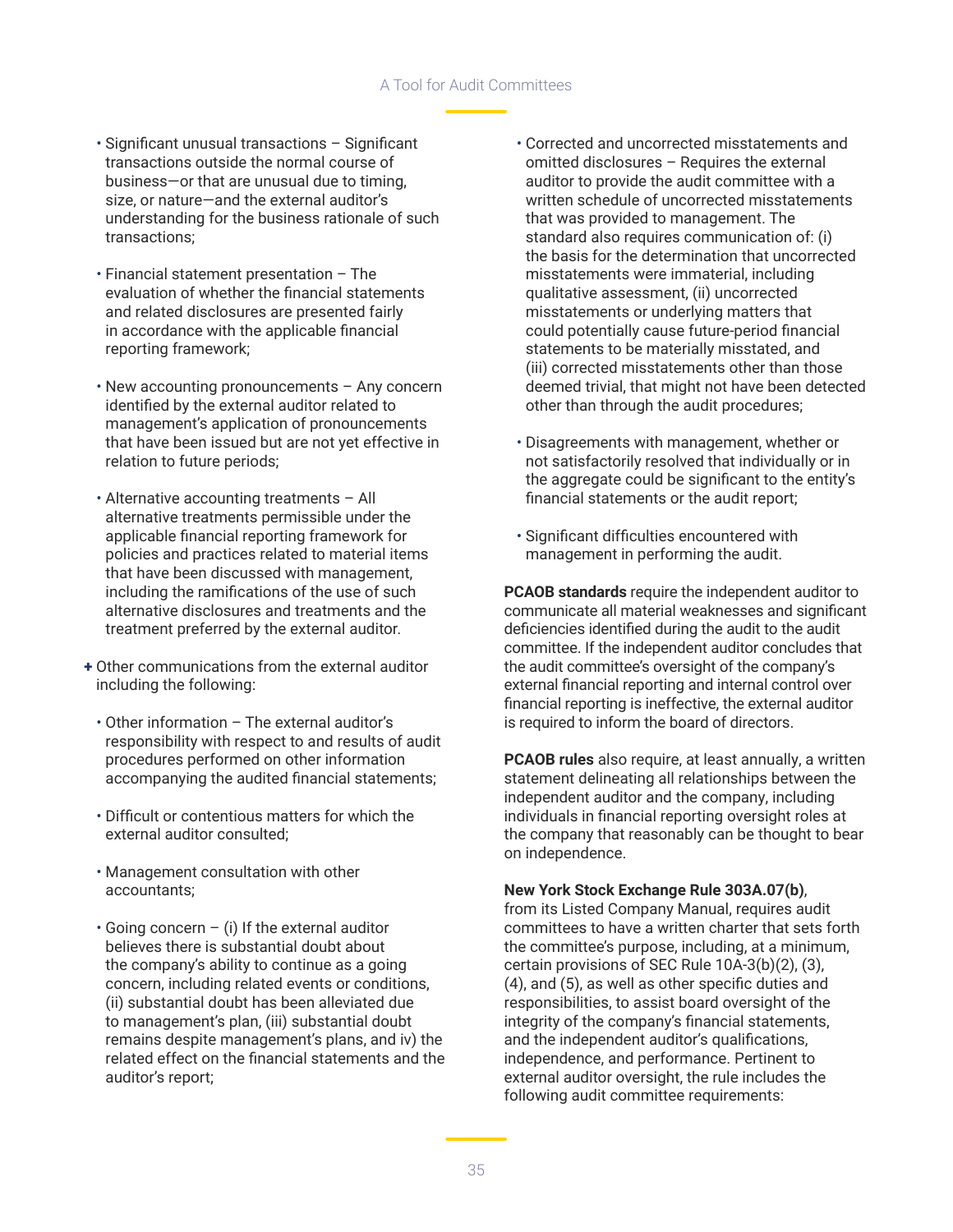- + Obtain and review at least annually a report by the independent auditor which describes (i) the firm's internal quality-control procedures, (ii) any material issues raised by the most recent internal quality-control review or peer review of the firm, or by any inquiry or investigation by governmental or professional authorities within the preceding five years respecting one or more independent audits carried out by the firm (and any steps taken to deal with any such issues), and to assess the external auditor's independence, considering all relationships between the independent auditor and the listed company;
- + Meet to review and discuss the listed company's annual audited financial statements and quarterly financial statements with management and the independent auditor, including reviewing the listed company's (i) specific disclosures under "Management's Discussion and Analysis of Financial Condition and Results of Operations," and (ii) policies with respect to risk assessment and risk management, the company's earnings press releases, as well as financial information and earnings guidance provided to analysts and rating agencies;
- + Meet separately, periodically, with management, with internal auditors (or other personnel responsible for the internal audit function) and with independent auditors;
- + Review with the independent auditor any audit problems or difficulties and management's response;
- + Set clear hiring policies for employees or former employees of the independent auditors; and
- + Report regularly to the board of directors.

Commentary to the rule pertinent to the assessment of the independent auditor further provides that after reviewing the external auditor's quality control report and the external auditor's work throughout the year, the audit committee will be in a position to evaluate the external auditor's qualifications, performance, and independence (including a review and evaluation of the lead audit engagement partner) taking into account the opinions of management and the company's internal auditors. The commentary further provides that, in addition to assuring the regular rotation of the lead audit engagement partner as required by law, the audit committee should consider whether, in order to assure continuing auditor independence, there should be regular rotation of the audit firm itself. Finally, audit committees are instructed to present their conclusions to the full board of directors.•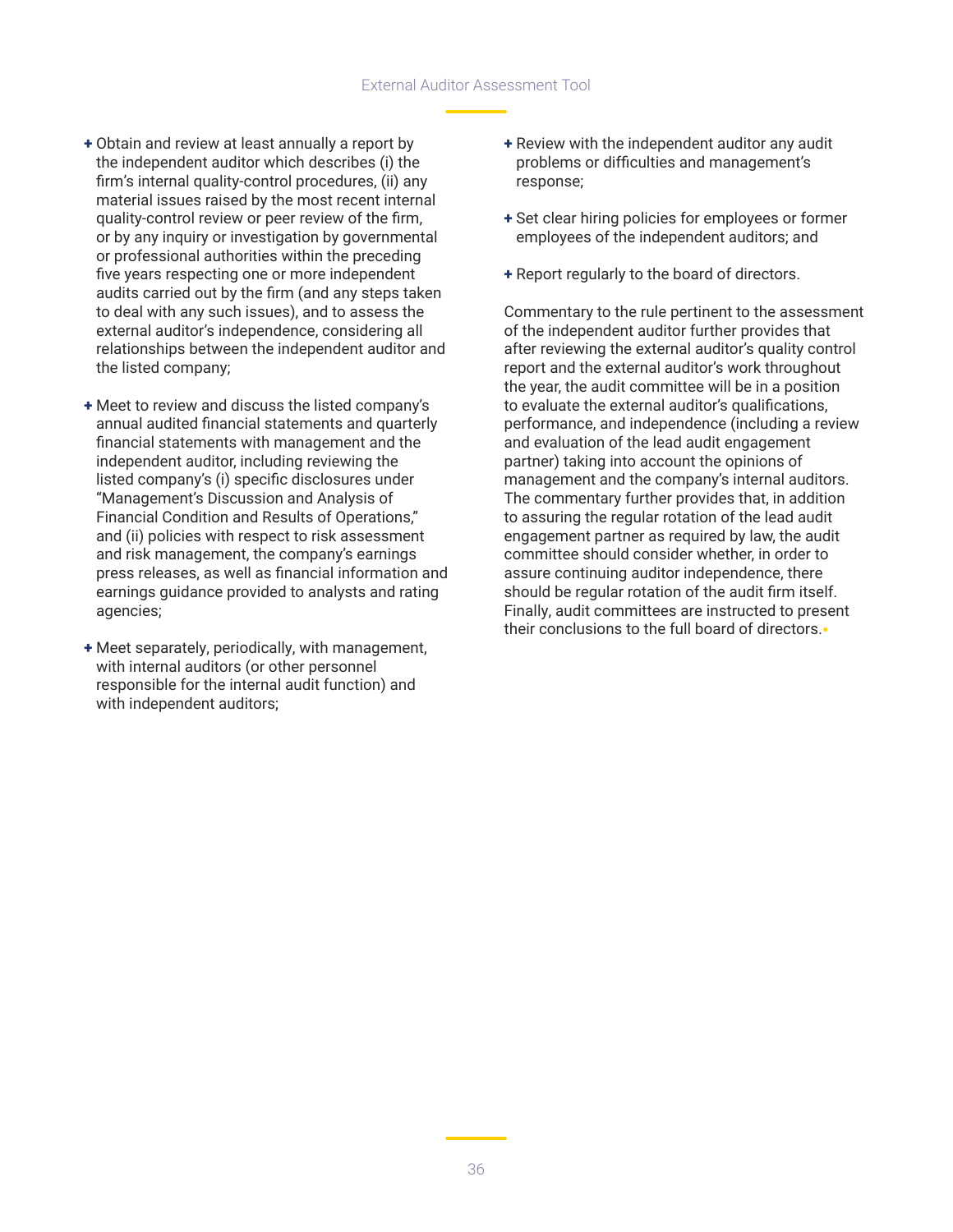### **Appendix II Resources and suggested reading**

BDO. *[2020 Year End Audit Committee Agenda](https://www.bdo.com/insights/assurance/corporate-governance/2020-year-end-audit-committee-agenda).* 2021.

Chartered Professional Accountants Canada. *[Annual](https://www.cpacanada.ca/en/business-and-accounting-resources/audit-and-assurance/enhancing-audit-quality/publications/annual-assessment-of-external-auditor-tool)  [Assessment of the External Auditor: Tool for Audit](https://www.cpacanada.ca/en/business-and-accounting-resources/audit-and-assurance/enhancing-audit-quality/publications/annual-assessment-of-external-auditor-tool)  [Committees](https://www.cpacanada.ca/en/business-and-accounting-resources/audit-and-assurance/enhancing-audit-quality/publications/annual-assessment-of-external-auditor-tool)*. 2018.

Crowe LLP. *[Corporate Governance for Public](https://www.crowe.com/insights/asset/c/corporate-governance-for-public-companies-the-audit-committee)  [Companies: The Audit Committee](https://www.crowe.com/insights/asset/c/corporate-governance-for-public-companies-the-audit-committee)*. 2019.

<u> The Company of the Company of the Company of the Company of the Company of the Company of the Company of the Company of the Company of the Company of the Company of the Company of the Company of the Company of the Compan</u>

Deloitte Center for Board Effectiveness. *[Audit](https://www2.deloitte.com/us/en/pages/center-for-board-effectiveness/articles/audit-committee-resource-guide.html)  [Committee Resource Guide](https://www2.deloitte.com/us/en/pages/center-for-board-effectiveness/articles/audit-committee-resource-guide.html)*. 2018.

EY Center for Board Matters. *[What Audit Committees](https://www.ey.com/en_us/board-matters/what-audit-committees-should-consider-at-the-end-of-2020-and-beyond)  [Should Consider at the End of 2020 and Beyond](https://www.ey.com/en_us/board-matters/what-audit-committees-should-consider-at-the-end-of-2020-and-beyond)*. 2020.

Grant Thornton LLP. *[Not-for-Profit Audit Committee](https://www.grantthornton.com/~/media/content-page-files/nfp/pdfs/2016/NFP-Audit-committee-guide.ashx)  [Guidebook](https://www.grantthornton.com/~/media/content-page-files/nfp/pdfs/2016/NFP-Audit-committee-guide.ashx)*. 2016.

KPMG Audit Committee Institute. *[Audit Committee](https://boardleadership.kpmg.us/relevant-topics/articles/general/kpmg-audit-committee-guide.html)  [Guide](https://boardleadership.kpmg.us/relevant-topics/articles/general/kpmg-audit-committee-guide.html)*. 2021.

PwC. *[Overseeing the External Auditors](https://www.pwc.com/us/en/governance-insights-center/publications/assets/pwc-overseeing-the-external-auditors.pdf)*. 2020.

RSM. *[Audit Committee Guide for Nonprofit](https://rsmus.com/what-we-do/industries/not-for-profit/audit-committee-guide-for-not-for-profit-organizations.html)  [organizations](https://rsmus.com/what-we-do/industries/not-for-profit/audit-committee-guide-for-not-for-profit-organizations.html)*. 2016.

#### RELATED CAQ RESOURCES

Center for Audit Quality and Audit Analytics. *[2020](https://www.thecaq.org/wp-content/uploads/2020/10/caq-audit-committee-transparency-barometer-2020-october.pdf)  [Audit Committee Transparency Barometer](https://www.thecaq.org/wp-content/uploads/2020/10/caq-audit-committee-transparency-barometer-2020-october.pdf)*.

Center for Audit Quality. *[Audit Quality Disclosure](https://www.thecaq.org/wp-content/uploads/2019/03/caq_audit_quality_disclosure_framework_2019-01.pdf)  [Framework](https://www.thecaq.org/wp-content/uploads/2019/03/caq_audit_quality_disclosure_framework_2019-01.pdf)*. 2019.